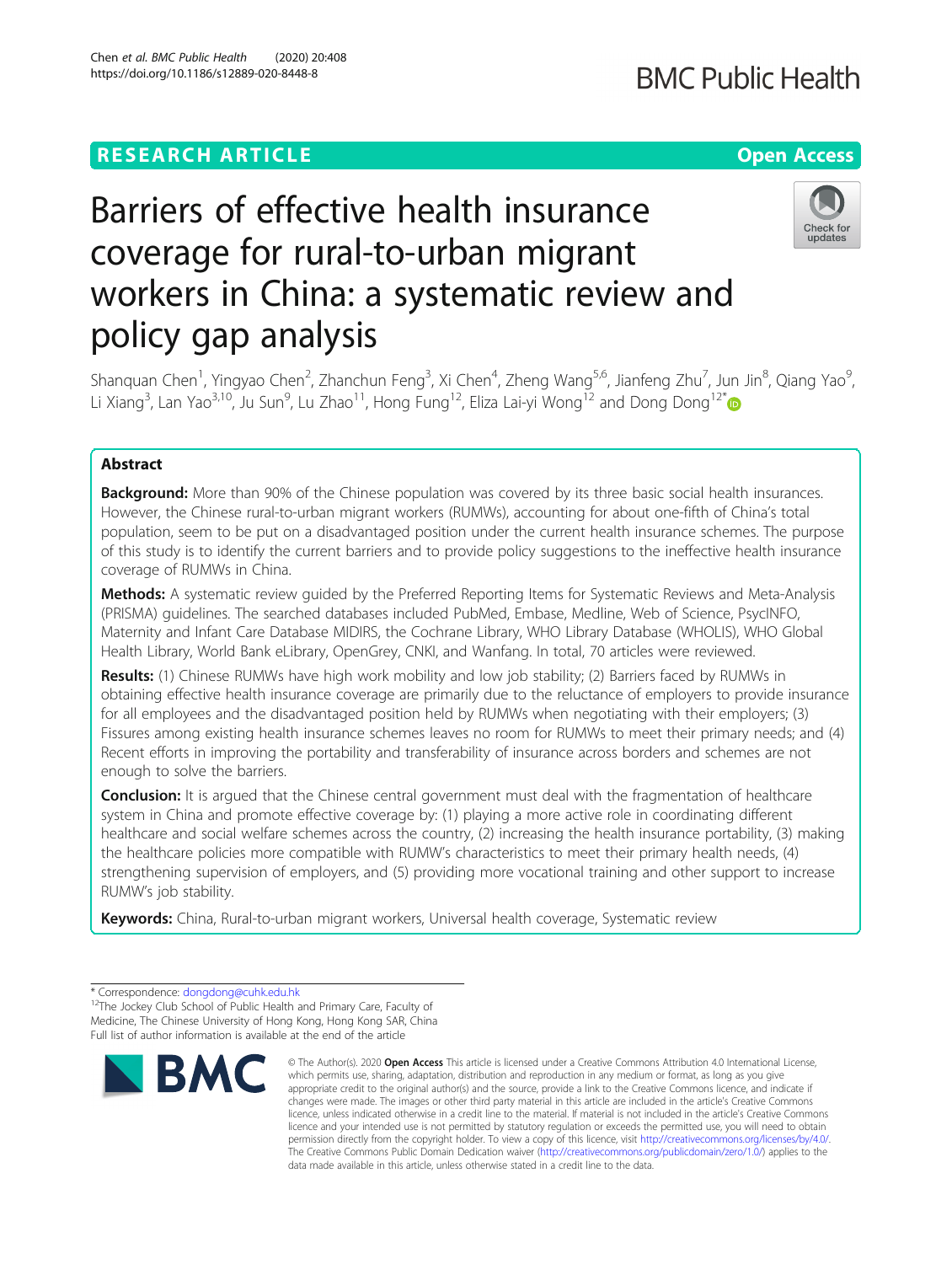# Background

Universal health coverage (UHC) is a vision where all people and communities have access to quality healthcare services where and when they need them, without suffering financial hardship  $[1, 2]$  $[1, 2]$  $[1, 2]$  $[1, 2]$  $[1, 2]$ . The concept of UHC is in line with China's health reform launched in 2009, which announced a provision of affordable and equitable basic health care for all by 2020 [\[3](#page-12-0)]. In October 2016, another ambitious plan—healthy China 2030—advances the concept of UHC in China from pursuing widespread coverage to effective coverage [[4\]](#page-12-0).

As early as 2010, more than 90% of the Chinese population was covered by its three basic social health insurances (SHI) [\[5\]](#page-12-0), namely New-rural Cooperative Medical Scheme (NCMS) for rural residents, Urban Residentbased Basic Medical Insurance (URBMI) for urban residents, and Urban Employee-based Basic Medical Insurance (UEBMI) for formal urban workers) [[6\]](#page-12-0). Their role in increasing health service accessibility, reducing economic burden, and improving health equity are evidential [\[5](#page-12-0), [7](#page-12-0)].

However, the studies during 2014 and 2018 indicated that the Chinese rural-to-urban migrant workers (RUMWs)—villagers who migrate to urban areas for employment opportunities—seem to be put on a disadvantaged position in UHC. Their effective health insurance coverage is low  $[8-13]$  $[8-13]$  $[8-13]$ , largely because they are geographically removed from their place of insurance registration. Meanwhile the insurance provided by their workplace is often insufficient or even absent. Consequently, it is not uncommon for RUMWs to use no treatment [\[14](#page-12-0)–[20\]](#page-12-0), self-treatment [\[15](#page-12-0)–[22\]](#page-12-0) or informal health services  $[14–16, 19, 23–25]$  $[14–16, 19, 23–25]$  $[14–16, 19, 23–25]$  $[14–16, 19, 23–25]$  $[14–16, 19, 23–25]$  $[14–16, 19, 23–25]$  $[14–16, 19, 23–25]$  $[14–16, 19, 23–25]$  $[14–16, 19, 23–25]$  $[14–16, 19, 23–25]$  when they are sick. The problem of geographical disjunction from the health insurance register and usage makes health services less accessible for RUMWs [\[14,](#page-12-0) [16](#page-12-0), [19](#page-12-0)–[21](#page-12-0), [23](#page-12-0), [26](#page-13-0)–[32](#page-13-0)] or they have to face higher health economic burden compared with urban or even rural residents [[9,](#page-12-0) [11,](#page-12-0) [14](#page-12-0)–[16](#page-12-0), [21,](#page-12-0) [23](#page-12-0), [33](#page-13-0)–[35](#page-13-0)].

Eliminating this geographical disjunction in access to health insurance has been the primary goal of the creation and revision of health policies related to RUMWs by two Chinese government policies, issued in 2010 [[36](#page-13-0)] and 2016 [[37](#page-13-0)] respectively. However, studies have shown that, even though RUMWs live in urban areas, they are still greatly marginalized by the urban health system [\[8](#page-12-0), [12,](#page-12-0) [26,](#page-13-0) [38](#page-13-0)–[40\]](#page-13-0). The percentage of RUMWs covered by health insurance in their flow-in areas has fluctuated between 18 and 20% since 2008 [[41](#page-13-0)]. This low effective coverage and fluctuating percentage is frequently attributed to the defect in the design of China's health insurance system.

RUMWS usually take jobs shunned by urbanites and contribute significantly to urban development [[14,](#page-12-0) [38](#page-13-0)].

By 2017, there were 286.5 million RUMWs, accounting for about one-fifth of China's total population [[41](#page-13-0)]. The huge population of RUMWs directly influences the achievement of UHC or the effectiveness of UHC in China. Therefore, to facilitate better implementation of the UHC on RUMWs, a systematic review was conducted. Primarily focusing on the effectiveness of health insurance coverage, our review is composed of five parts: 1) the characteristics of RUMWs and the features of their health needs, 2) the barriers faced by RUMWs in obtaining effective health insurance coverage, 3) the policy gaps in existing efforts to solve the barriers, and 4) domestic and international innovative approaches that can be helpful in improving the effective health insurance coverage for RUMWs. In the final section, we propose potential strategies on how to overcome the current barriers and make changes to the ineffective health insurance coverage of RUMWs in China.

# Methods<sup>1</sup>

The aim of the study is three-fold: (1) to review China's healthcare policies and their applications to rural-tourban migrant workers (RUMWs) in China; (2) to identify problems faced by RUMWs and the policy gaps that need to be addressed in future; and (3) to facilitate better implementation of the UHC on RUMWs.

#### Search strategy

For the systematic review, we used the steps recommended in the Preferred Reporting Items for Systematic Reviews and Meta-Analysis (PRISMA) guidelines. We searched PubMed, Embase, Medline, Web of Science, PsycINFO, Maternity and Infant Care Database MIDIRS, the Cochrane Library, WHO Library Database (WHO-LIS), WHO Global Health Library, World Bank eLibrary, OpenGrey, CNKI (zhiwang, 知网, a major Chinese academic publication consolidation database), and Wanfang (万方, another major Chinese academic database) for published or unpublished papers and reports in English or Chinese between Jan 1, 2008, and Dec 31, 2018. We searched for studies published after Jan 1, 2008, because the situation in China has been changing rapidly, and the information provided by older studies may already be detached from their original research contexts and be less useful for further work. The research strategy was developed based on similar reviews in other settings [[42](#page-13-0)–[45](#page-13-0)]. The search terms used controlled vocabulary and free text, which included word combinations intended to capture a variety of Chinese and English

<sup>&</sup>lt;sup>1</sup>Development of search strategy and selection criteria, study selection, quality assessment, as well as data extraction were conducted

independently by two authors (SC, QY), with discussions with a third author (LX) until a consensus was reached in the case of discrepancies. The detailed process can be found in supplement s1.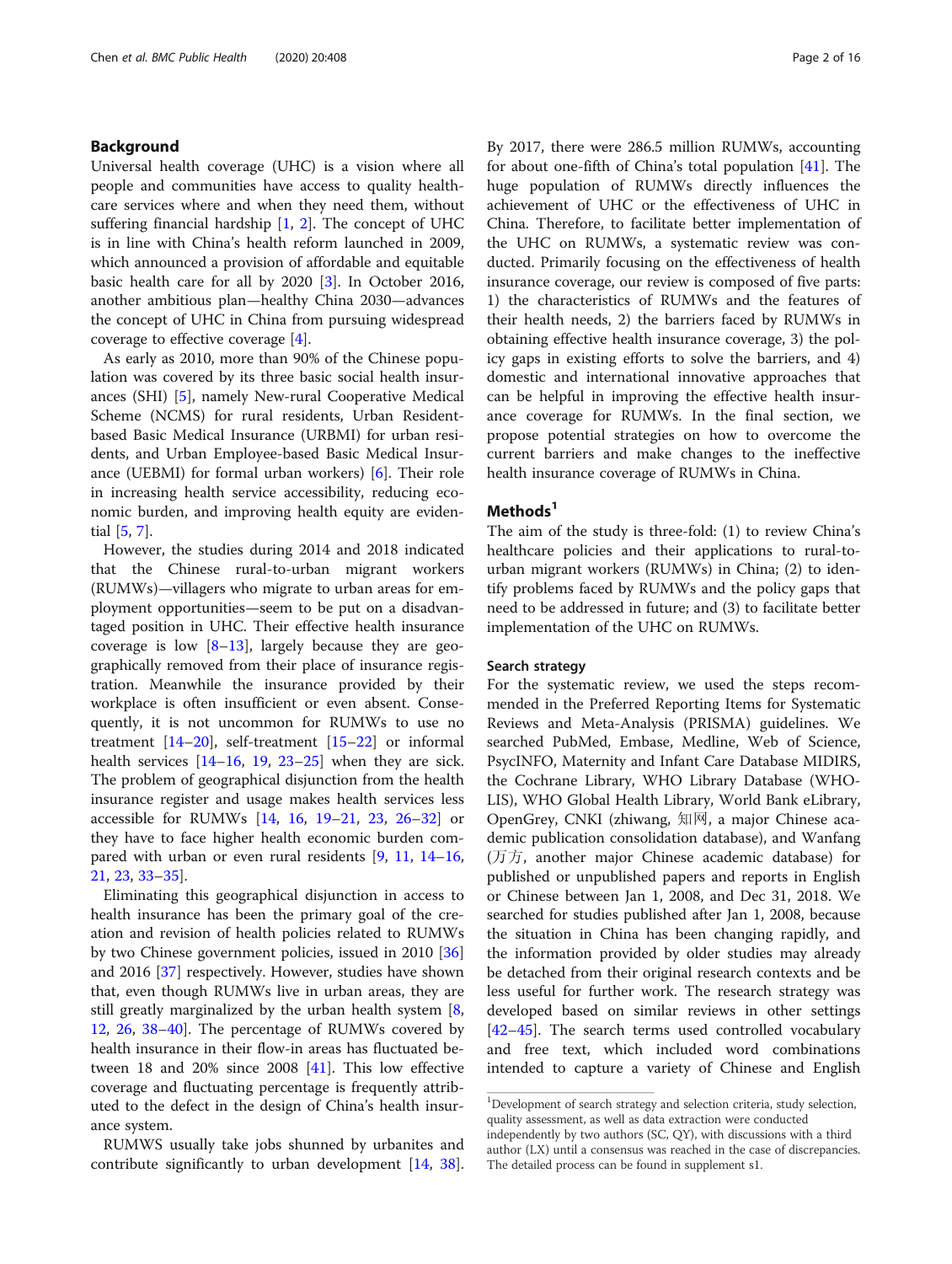texts depicting Nongmingong (农民工, in Chinese, literally meaning peasant worker) and rural-to-urban migrants (in English, e.g., Migra\* or Transient\* or Emigra\* Peasant\* or Newcom\* or New-com\* or "Mobil\* population" or "Mobil\* people" or "Mobil\* work\*" or "Float\* population\*" or "Float\* people" or "Float\* work\*).

#### Inclusion and exclusion criteria

The inclusion and exclusion criteria are primary twofold. First, we included studies that offer the information related to accessibility, acceptability, affordability, and availability in the view of RUMWs [[46](#page-13-0)–[48](#page-13-0)] and "six building blocks" in the view of health system  $[49]$  $[49]$  $[49]$  – service delivery, health workforce, health information systems, access to essential medicines, financing and leadership/governance. Second, only original research was included; comments, correspondence, and editorials were excluded.

### Quality assessment

Quality assessment was conducted as follows: The quality of the observational cohort/cross-sectional studies and case-control studies was assessed using an adaptation of Study Quality Assessment Tools (SQAT) developed by the US National Institutes of Health (NIH) [\[50](#page-13-0)]. The quality of the qualitative studies was assessed using an adaptation of the Critical Appraisal Skills Programme  $(CASP)$  quality-assessment tool  $[51]$  $[51]$ . Each of the quantitative findings was assessed using the GRADE (Grading of Recommendations Assessment, Development, and Evaluation) approach [[52\]](#page-13-0), and each of the qualitative findings was assessed using the GRADE-CERQual (Confidence in the Evidence from Reviews of Qualitative Research) approach [[53](#page-13-0)].

The detailed process can be found in supplement s1.

#### Results

Through our searches, 70,687 records were identified from the English database, and 15,220 records were identified from the Chinese database. After removing 29, 224 duplicated records, 56,683 records were screened, of which 279 full-text articles were assessed for eligibility, and 70 articles that fit the standards were included in this study (Fig. [1\)](#page-3-0).

# Characteristics of RUMWs and features of their health needs

RUMWS have long been considered a vulnerable group due to their poor education [[14,](#page-12-0) [21](#page-12-0), [26,](#page-13-0) [40](#page-13-0)], poor living conditions  $[14, 15]$  $[14, 15]$  $[14, 15]$  $[14, 15]$ , long working hours  $[14, 21, 40]$  $[14, 21, 40]$  $[14, 21, 40]$  $[14, 21, 40]$  $[14, 21, 40]$  $[14, 21, 40]$ , and low income [[14,](#page-12-0) [40](#page-13-0)]. They lack social integration in the city [\[14](#page-12-0), [15](#page-12-0), [34](#page-13-0), [54](#page-13-0)], and mainly rely on their kinship and friendships for social support [[14](#page-12-0), [34\]](#page-13-0). More than half of them move across provinces (27.2%) or across cities

(32.9%) when they are young [[55\]](#page-13-0), but inevitably return to their hometown when they are too aged or ill to support their floating life [\[40\]](#page-13-0). They usually do not have special skills, and typically take temporary work in private sectors because state sectors usually reserve jobs for locals or skilled workers [[14](#page-12-0), [19](#page-12-0), [40,](#page-13-0) [56](#page-13-0), [57](#page-13-0)]. A majority of RUMWs are discriminated and treated as a low-cost labor force. But sometimes they are also acclaimed as contributors to urbanization and economic development [[14,](#page-12-0) [16,](#page-12-0) [17,](#page-12-0) [28,](#page-13-0) [33,](#page-13-0) [38,](#page-13-0) [58](#page-13-0)]. Therefore, most RUMWs have high work mobility and low job stability, placing them in a disadvantaged and marginalized socioeconomic position [\[33](#page-13-0)].

The inherent characteristics of RUMWs inevitably shape their health needs, as follows: (1) They exhibit better physical health [\[17](#page-12-0), [19,](#page-12-0) [40,](#page-13-0) [59,](#page-13-0) [60\]](#page-13-0), but worse mental health than local residents [17, 19, 34, 59, 2) Except for industrial injury, they are less likely to suffer from serious diseases, but are more likely affected by common ailments, infectious diseases [\[15,](#page-12-0) [60](#page-13-0)–[62](#page-13-0)] or sexually transmitted diseases [[3,](#page-12-0) [63](#page-13-0)] Their needs for healthcare and medical services are often delayed and the origins of their illness are often far from where they end up  $[14, 34]$  $[14, 34]$  $[14, 34]$  $[14, 34]$  $[14, 34]$ , as they devote their young and healthy bodies to the flow-in cities, and bring their older and ailing bodies back to the flow-out place [[40](#page-13-0)]. The question is: What factors contribute to the suffering of RUMWs in China within the current healthcare system? Through a review of existing literature, we have identified two major barriers.

# Barriers to effective health insurance coverage among RUMWs

# Barrier 1: difficulties of RUMWS being included in the healthcare system in the flow-in areas

Due to historical reasons, the Chinese welfare system is mainly financed at the local level [\[38,](#page-13-0) [64\]](#page-13-0). However, for local governments, even today, the local GDP growth rate is one of the most important political performance indicators [\[38\]](#page-13-0). Therefore, local governments are caught in a dilemma. On one hand, they need to expand welfare coverage to attract skilled migrants to contribute to local economic growth, but this raises the labor costs and increases local finance burdens [\[38](#page-13-0)]. On the other hand, they are reluctant to bear excessive financial burden because they need to control labor costs to attract investment funds [[38](#page-13-0)]. To compromise effectively, the local government expanded the welfare coverage to the RUMWs with the desired skills and qualifications [\[33,](#page-13-0) [38,](#page-13-0) [64\]](#page-13-0).

Business sectors face a dilemma similar to the local governments [\[65\]](#page-13-0). Since both the employee and the employer need to contribute to the employee's welfare account, the high work mobility and low job stability of RUMWs could increase the burden for the employers [[38\]](#page-13-0). Further, the Labor Contract Law bundles the health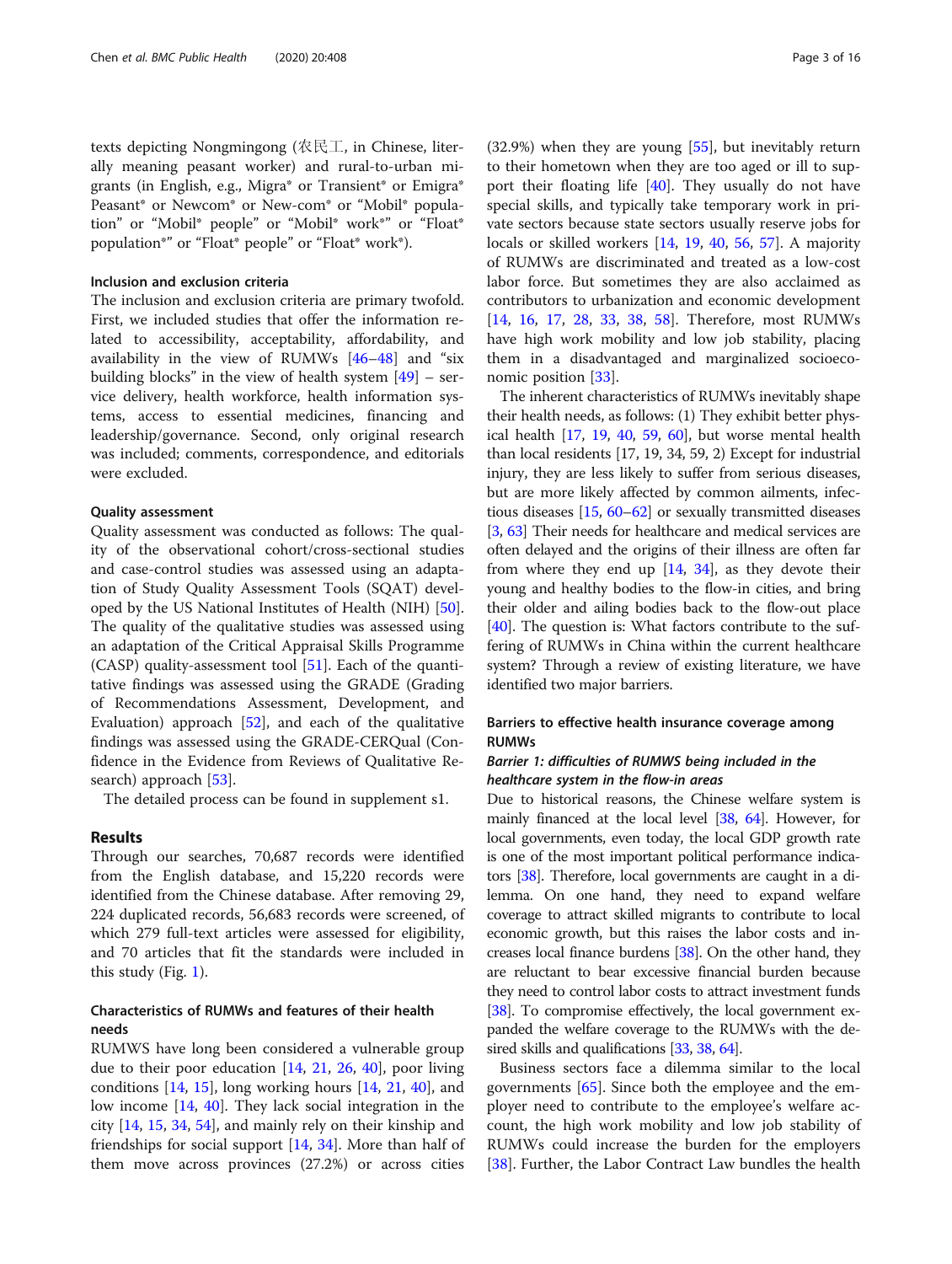<span id="page-3-0"></span>

insurance premium with other welfare programs, such as pension insurance, unemployment insurance, onthe-job injury insurance, maternity insurance, and housing provident fund [[38,](#page-13-0) [58,](#page-13-0) [65](#page-13-0)–[67\]](#page-13-0). This bundling leads to an increased burden for local governments and business sectors [[38,](#page-13-0) [65\]](#page-13-0). As a result, the business sectors—especially private enterprises [[64,](#page-13-0) [67](#page-13-0)] and small and medium-sized enterprises (SMEs) [\[68](#page-13-0)] have adopted a similar strategy trying to avoid providing insurance coverage to all RUMWs [\[64](#page-13-0), [65,](#page-13-0) [69](#page-13-0), [70\]](#page-13-0).

The local governments have now developed greater financial capacities to accommodate people that they had excluded before, but due to a lack assistance from government or nongovernment organizations [[15,](#page-12-0) [28](#page-13-0), [57](#page-13-0)] coupled with their disadvantaged and marginalized socioeconomic status, RUMWs remain in a weak position during negotiations with their employers [[8,](#page-12-0) [64](#page-13-0), [69\]](#page-13-0). Even when RUMWs sign a formal

contract with their employers, they are sometimes hired by subcontractors or labor dispatch companies, and thus their labor relationship with their true employers are not clear and cannot be fully protected by the Labour Contract Law [[14](#page-12-0), [15,](#page-12-0) [57](#page-13-0), [67\]](#page-13-0). Similarly, in cases where the employers refuse to pay premium for RUMWs [[26,](#page-13-0) [65](#page-13-0)], the employer's accountability is not supervised or well-regulated [\[15](#page-12-0), [26,](#page-13-0) [67\]](#page-13-0).

# Barrier 2: fissures among existing health insurance schemes leaves no room for RUMWs to meet their primary needs

The evidence generated during 2013 and 2018 indicated that due to the fragmentation of its healthcare system [\[15](#page-12-0), [38,](#page-13-0) [69,](#page-13-0) [70](#page-13-0)], health insurance portability or transfer in China is low  $[38, 64, 71-74]$  $[38, 64, 71-74]$  $[38, 64, 71-74]$  $[38, 64, 71-74]$  $[38, 64, 71-74]$  $[38, 64, 71-74]$  $[38, 64, 71-74]$ . More recently, there have been reforms in both the healthcare and social security sectors, which lead toward the integration of NCMS and URBMI [\[75](#page-14-0), [76](#page-14-0)]. Through this, the fragmentation of China's health system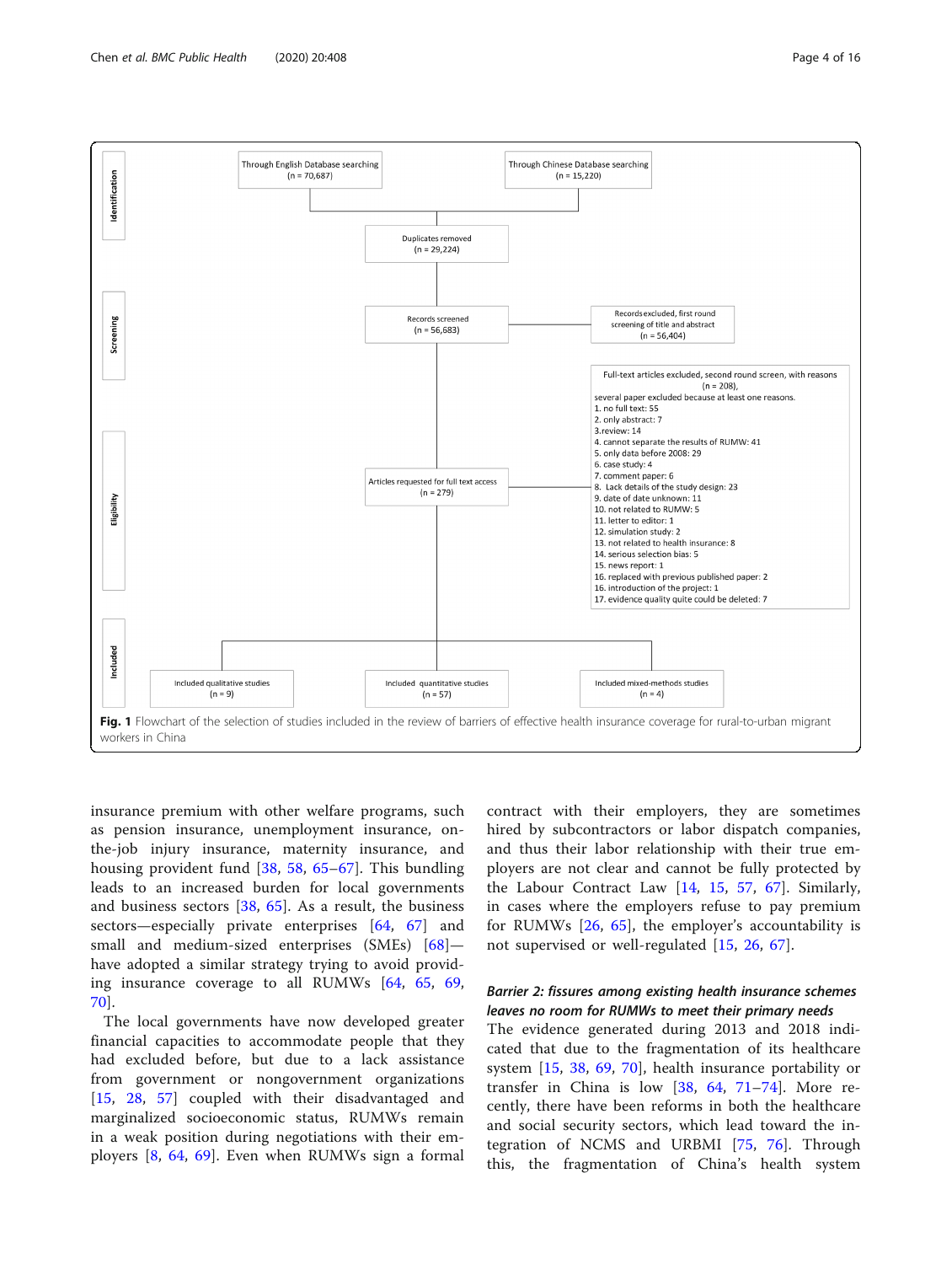should be greatly reduced. Yet the fissures between NCMS and URBMI or UEBMI still exist. Specific barriers that hinder the portability of health insurance are elaborated below (summary in Table [1](#page-5-0)).

- 1. Low portability between URBMI and NCMS for RUMWs. "Health insurance portability" means that an insurance holder can transfer his/her insurance from one plan to another plan, and from one place to another place [[73,](#page-14-0) [80\]](#page-14-0). As the World Bank report of "The Path to Integrated Insurance Systems in China" [\[81\]](#page-14-0) suggests, the integration of NCMS and URBMI will increase the portability of both NCMS and URBMI. However, both insurances are registered based on the unit of family, while most RUMWs migrate to cities without their families [[57,](#page-13-0) [65\]](#page-13-0). Participating in URBMI in the flow-in place will leave their families uninsured. Whereas the leftbehind elderly family members are often the pri-mary users of NCMS in the flow-out place [[65\]](#page-13-0). This dilemma leaves the RUMWs no choice but to keep NCMS for their families and leave themselves uninsured.
- 2. Incompatibility between UEBMI and NCMS for RUMWs. Both UEBMI and NCMS have a risksharing account, and UEBMI also has an individual account funded by the employees such as the RUMWs. The risk-sharing account for UEBMI is funded by the employers, while the one for NCMS is funded by both the government and the family. Contributions from the employers and the local governments have a strong and direct influence on the affordability and sustainability of the local social welfare system. Therefore, by no means are the local governments willing to transfer out the funds in the risk-sharing accounts of UEBMI or the funds paid by the government in NCMS [[71,](#page-14-0) [80\]](#page-14-0). Currently, only the funds in the individual account of UEBMI and the funds contributed by the family in NCMS [[71,](#page-14-0) [80\]](#page-14-0) are portable. Moreover, even if the RUMWs are allowed to transfer from NCMS to UEBMI, they are less likely to do so due to the economic burden induced by the high premiums for UEBMI [[14](#page-12-0), [38](#page-13-0), [68](#page-13-0), [69](#page-13-0), [82](#page-14-0)].
- 3. Including RUMWs into the migrant work health *insurance (MWHI)*. MWHI is a plan specifically designed to solve the health needs of the increasing number of migrant workers. Despite the variance of MWHI across regions, the evidence generated during 2009 and 2010 indicated that almost all MWHIs are featured by low premium, mandatory employer contribution,

and inpatient first [[14,](#page-12-0) [83\]](#page-14-0). MWHI considers the low income of RUMWs, but it is still a voluntary program and only effective after signing a formal labor contract. Therefore, as outlined in Barrier 1, issues such as reluctance of the employers to offer health insurance for RUMWs also applies to MWHI. Additionally, two studies from 2010 and 2013 indicated that only offering risk protection for inpatient services is essentially a mismatch with the health needs of RUMWs [\[70,](#page-13-0) [84](#page-14-0)]. Two studies from 2013 and 2015 indicated that MWHI has almost zero portability, which is also incompatible with the RUMWs' high place mobility and low job stability [[70,](#page-13-0) [77\]](#page-14-0).

4. Keeping the RUMWs covered by the NCMS in their flow-out place. In fact, this is the option chosen by most RUMWs [[19,](#page-12-0) [26,](#page-13-0) [85](#page-14-0)–[87](#page-14-0)]. About 60% of RUMWs stay in the NCMS in their flowout place, as shown in Table [1](#page-5-0). However, the use of NCMS is largely bounded by geography. With the development of NCMS, it has become normal for NCMS to cover services beyond their municipal or provincial boundaries. However, most of the evidence updated to 2018 indicated that only hospital services are reimbursed through NCMS across borders and no primary health services are included [[88,](#page-14-0) [89\]](#page-14-0). Thus, the fundamental health needs of RUMWs cannot be met by this mechanism.

# Policy gaps in existing solutions to increase effective health insurance coverage of RUMWs

Two new reforms are linked to the benefits of RUMW: the implementation of Interim Measures for the Transfer and Continuation of Basic Medical Security Relationships of Migrant Employees (launched in 2010 and modified in 2016, 36, 37] and the integration of WMHI into UEBMI. However, both solutions have problems that prevent the RUMWs being effectively covered by health insurance.

# Policy gap 1: lacking detailed policies has exacerbated fragmentation and is not helpful for health insurance portability

The Interim Measures is a national level solution to the geographical exclusion caused by mobile employment, which allows insurance transfers between regions or between plans. It is an important policy for achieving effective coverage of the Chinese UHC. In the 2010 version of the Interim Measures [[36](#page-13-0)], the stipulations related to RUMWs are: 1) no double coverage by the three basic SHI (i.e., NCMS, URBMI, and UEBMI); 2) the government flow-in area cannot refuse the migrant worker from taking part in the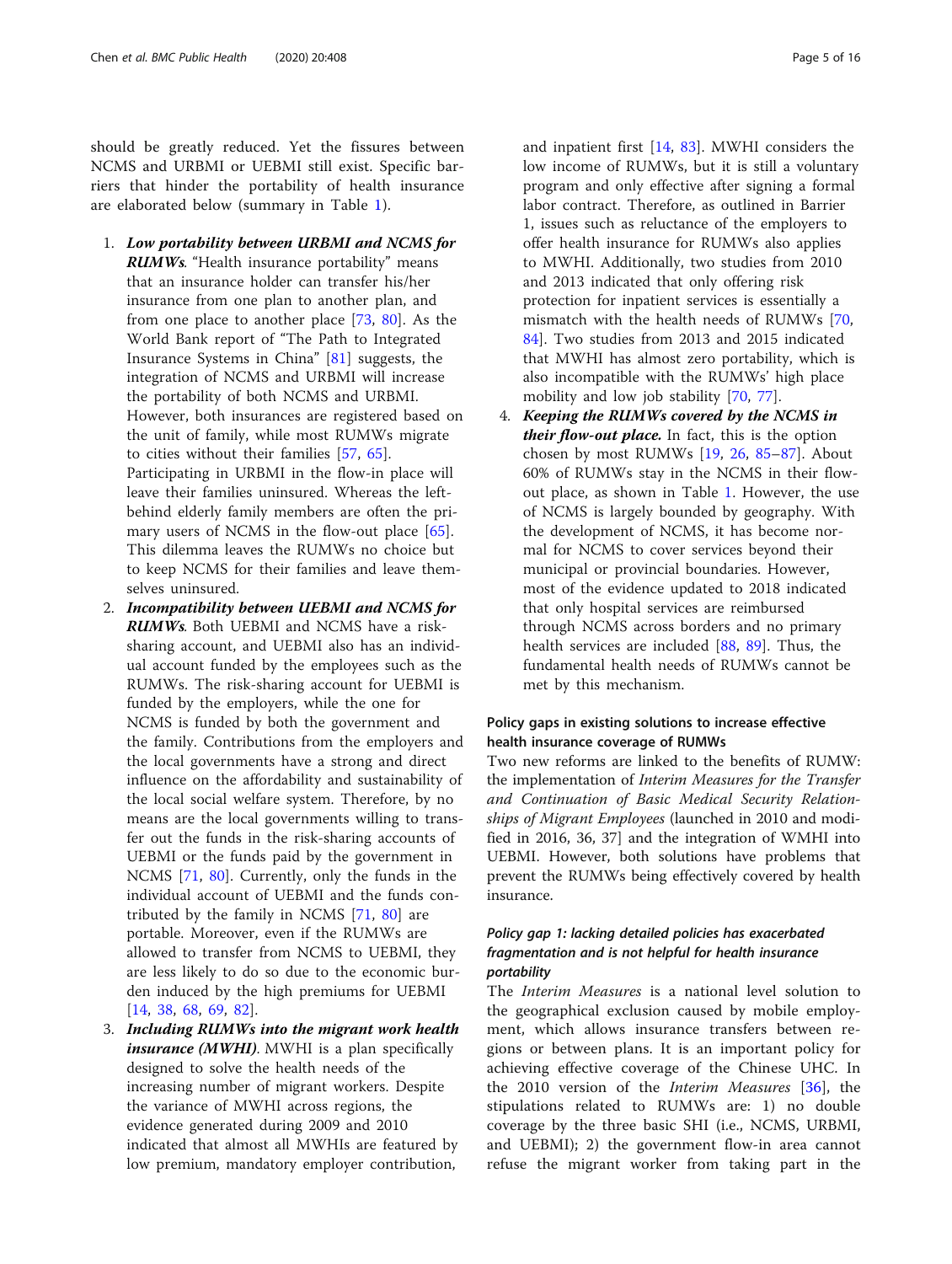# <span id="page-5-0"></span>Table 1 Comparison of health insurance currently available for rural-to-urban migrant workers

|                                                                    | <b>NCMS</b>                                                         | <b>URBMI</b>                              | <b>UEBMI</b>                                                                                                                                                                      | Early MWHI                                                            |  |
|--------------------------------------------------------------------|---------------------------------------------------------------------|-------------------------------------------|-----------------------------------------------------------------------------------------------------------------------------------------------------------------------------------|-----------------------------------------------------------------------|--|
| Launch year                                                        | 2003                                                                | 2007                                      | 1998                                                                                                                                                                              | 2006                                                                  |  |
| <b>Eligible conditions</b>                                         |                                                                     |                                           |                                                                                                                                                                                   |                                                                       |  |
| Eligible population                                                | Rural, employed/non-<br>employed                                    | Urban, non-<br>employed                   | Urban/rural, employed/self-<br>employed                                                                                                                                           | rural in urban,<br>employed                                           |  |
| contract                                                           |                                                                     |                                           | Necessary                                                                                                                                                                         | Necessary                                                             |  |
| Dependence on employee                                             |                                                                     |                                           | Yes                                                                                                                                                                               | Yes                                                                   |  |
| Coverage rate <sup>a</sup>                                         |                                                                     |                                           |                                                                                                                                                                                   |                                                                       |  |
| In flow-out area                                                   | $57.6\% + 3.5\%$                                                    | $3.4\% + 3.5\%$                           | 3.0%                                                                                                                                                                              | $< 0.7\%$                                                             |  |
| In flow-in area                                                    | $6.7\% + 1.4\%$                                                     | $3.7\% + 1.4\%$                           | 18.6%                                                                                                                                                                             | < 1.5%                                                                |  |
| Total                                                              | $64.7\% + 4.9\%$                                                    | $7.2\% + 4.9\%$                           | 21.9%                                                                                                                                                                             | $< 2.2\%$                                                             |  |
| Insurance type <sup>b</sup>                                        | Limited-duration<br>health insurance                                | Limited-duration<br>health insurance      | Limited-payment whole-life<br>health insurance                                                                                                                                    | Limited-duration<br>health insurance                                  |  |
| Guarantee period                                                   | The following one year                                              | The following one<br>year                 | The following one year and<br>future                                                                                                                                              | The following one<br>year                                             |  |
| Account type                                                       | Risk-sharing account                                                | Risk-sharing account                      | Individual account + risk-sharing<br>account                                                                                                                                      | Risk-sharing account                                                  |  |
| Financing strategy [6]                                             |                                                                     |                                           |                                                                                                                                                                                   |                                                                       |  |
| Minimum financing unit                                             | Family                                                              | Family                                    | Employed: employee + employer<br>Self-employed: individual                                                                                                                        | Employed: employee<br>$or +$ employer<br>Self-employed:<br>individual |  |
| Financing contribution rate                                        | Family: 20%<br>Government subsidy:<br>80%                           | Family: 30%<br>Government subsidy:<br>70% | 8% of payroll<br>Employed:<br>employee: 2%<br>employer: 6%<br>Self-employed: 8%                                                                                                   | Low                                                                   |  |
| Total financing amount per unit (RMB/<br>year)                     | NА                                                                  | <b>NA</b>                                 | $3485 * 12 * 8\% = 3345.6$                                                                                                                                                        | Low                                                                   |  |
| Bundled with other welfare programs                                | <b>NA</b>                                                           | NA.                                       | Pension insurance<br>On-the-job injury insurance<br>Unemployment insurance<br>Maternity insurance<br>Urban Minimum Standard Living<br>Allowance Program<br>Housing provident fund | Yes or no                                                             |  |
| Employer's total contribution rate [38]                            |                                                                     |                                           | Approximately 30%                                                                                                                                                                 | Low                                                                   |  |
| Employee or individual's total<br>contribution rate [38]           |                                                                     |                                           | Employed: Approximately<br>10%Self-employed: 8%                                                                                                                                   | Low                                                                   |  |
| Total amount of burden for funders per<br>unit (RMB/year/people) c | Family: 220<br>Government subsidy:<br>490                           | Family: 220<br>Government subsidy:<br>490 | Employed:<br>employee: $3485 * 12 * 10\% =$<br>4182<br>employer: 3485 * 12 * 30% = 12,<br>546<br>Self-employed: 3485 * 12 * 8% =<br>3345.6                                        | Low                                                                   |  |
| <b>Covered services</b>                                            | flow-out area:<br>Outpatient + Inpatient<br>flow-in area: Inpatient | Outpatient +<br>Inpatient                 | Outpatient + Inpatient                                                                                                                                                            | Inpatient                                                             |  |
| Matching with RUMWs' health need                                   | Mismatch                                                            | Match                                     | Match                                                                                                                                                                             | Mismatch                                                              |  |
| Geographic consistency for RUMWs                                   | geographically<br>separated                                         | geographically<br>consistent              | geographically consistent                                                                                                                                                         | geographically<br>consistent                                          |  |
| Portability, in the view of RUMWs<br>[64, 70, 73, 77]              | Low                                                                 | Low                                       | Quite low                                                                                                                                                                         | No                                                                    |  |

Membership selectivity [\[38](#page-13-0), [64](#page-13-0), [71\]](#page-14-0)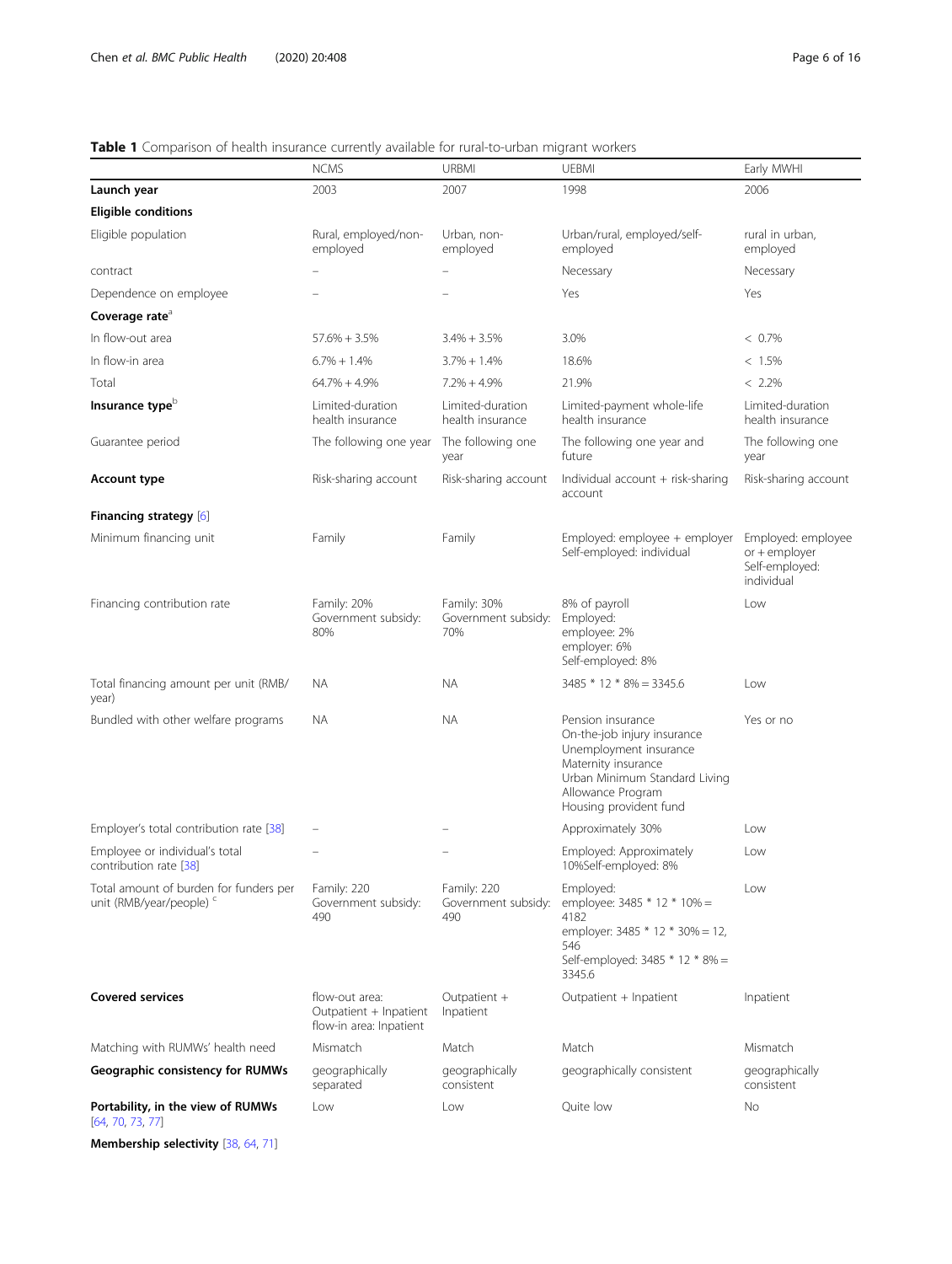|  | Table 1 Comparison of health insurance currently available for rural-to-urban migrant workers (Continued) |  |  |  |
|--|-----------------------------------------------------------------------------------------------------------|--|--|--|

|            | <b>NCMS</b>              | <b>JRBMI</b>             | <b>UEBMI</b> | Early MWHI               |
|------------|--------------------------|--------------------------|--------------|--------------------------|
| Employee   | $\overline{\phantom{m}}$ | $\overline{\phantom{m}}$ | High         | <b>LOW</b>               |
| Government | LOW                      | ∟OW                      | High         | $\overline{\phantom{m}}$ |

<sup>a</sup>The percentage is calculated from China Migrants Dynamic Survey, a national survey covering about 78 thousand RUMWs [\[78](#page-14-0)]. Several places integrated NCMS and URBMI in to one. The percentage after the plus sign is of those who took part in the integrated NCMS and URBMI

<sup>b</sup> Limited-payment whole-life health insurance refers to the insurance plan that has a set period, in which an insurance holder pay premiums into the policy. Once the holder reaches the target years, premiums are no longer required but the policy's benefits lasts the insured's entire life. Limited-duration health insurance refers to a plan with a limited duration, paid by years or less

<sup>c</sup> "220" is drawn from the payment standards for basic medical insurance of urban and rural residents in 2018 [[79\]](#page-14-0); "3458" from the average payroll of RUMWs in 2017 [\[41](#page-13-0)]

local SHI using the excuse of hukou<sup>2</sup>; 3) the RUMW, who has a stable labor relationship with a local institution, should be covered by local UEBMI; 4) the RUMW, who has an unstable labor relationship with a local institution, can voluntarily chose to keep their insurance in the flow-out place or to utilize the local basic health insurance; and 5) when the RUMWs return and if they still hold the rural hukou, they need to re-transfer their insurance back to the NCMS in their hometown.

However, none of these five stipulations consider the dilemmas faced by RUMWs illustrated above. The fifth stipulation can even cause loss in benefits to the RUMWs if they are covered by the UEBMI in their flow-in place. In addition, a lack of details in the Interim Measures has exacerbated the fragmentation among local policies since different regions have developed their own operational approaches for the SHI relationship transfer [\[71\]](#page-14-0). Studies also show that the transfer of health insurance for migrant workers does not work well [[74](#page-14-0), [80\]](#page-14-0), especially for those who have high mobility [\[70,](#page-13-0) [90](#page-14-0), [91\]](#page-14-0). Finally, what is noteworthy is that the ideas behind second and fifth stipulation are against with each other. The former one tries to weaken the influence of hukou, while the later one actually strengthens it.

In 2016, the Interim Measures were modified [\[37\]](#page-13-0). The newer version deletes the above five stipulations and seems to increase the mutual portability among three SHI. But how to understand and implement the Interim Measures almost completely depend on the local government. Due to the lack implementation details, local governments who have already formed their own rules are less like to revise or make the implementation more effectively [[38](#page-13-0)]. More critically, the same as the 2010 version, the 2016 version does not touch the risk-sharing accounts that are highly related to the benefits of the local government. Problems elaborated in Barrier 2 are not tackled and the RUMWs' primary health needs are not dealt with.

Another problem for current policies is the ambiguous description of eligibility. For most policies, the eligibility of local health insurance for the RUMWs is based on stable labor relations. However, what the stable means is not clear [\[38,](#page-13-0) [83\]](#page-14-0). This also gives the employer a chance to evade their responsibility, if they recruit workers from subcontractors or labor dispatch companies [\[14,](#page-12-0) [15,](#page-12-0) [57](#page-13-0)]. An additional question is which insurance self-employed RUMWs are eligible for, WMHI, UEBMI, or URBM? The related description about them are usually absent  $[14, 70, 16]$  $[14, 70, 16]$  $[14, 70, 16]$  $[14, 70, 16]$  $[14, 70, 16]$ [83](#page-14-0)]. For instance, in Table [2](#page-7-0), we will introduce next, none of Beijing, Shanghai and Shenzhen gave a clear statement.

# Policy gap 2: forced integration of two very different insurance plans may worsen the exclusion of RUMWs

The MWHI is specially designed for migrant workers. However, it has exacerbated the fragmentation of Chinese insurance system. In the trend of integration, some regions have begun to discard the migrant insurance, and integrate it into UEBMI or merge it with other health insurances. Table [2](#page-7-0) compares before and after the reform of MWHI in Beijing  $[97-99]$  $[97-99]$  $[97-99]$  $[97-99]$  $[97-99]$ , shanghai  $[92-96]$  $[92-96]$  $[92-96]$ , and Shenzhen  $[100 [100 [100-$ [102\]](#page-14-0). MWHI is similar with NCMS in the view of insurance type, hence the difference between MWHI and UEBMI is significant, and previous comparison between NCMS and UEBMI also suit to MWHI and UEBMI. Integrated MWHI into UEBMI means a higher costs to RUMWs themselves, government and enterprises, and the selectivity motivation of government and enterprises is higher in via of UEBMI than MWHI. Therefore, before solving of the conflicts of stakeholders' interests as well as the problems faced by RUMWs, it can be speculated that the forced integration will worsen the exclusion of RUMWs from the urban insurance system, especially for those who are treated as unskilled workers.

# Domestic and international innovative approaches to improve the effective health insurance coverage for RUMWs

## Domestic innovation cases

Among MWHIs in China, the model used in Shanghai and Shenzhen are considered positive examples [[8\]](#page-12-0).

 $2$ The hukou system in china was established in the 1950s. It split people into different type (agricultural vs. non-agricultural) and location (rural vs. urban in different administrative areas), and laid the foundation of institutional pillar.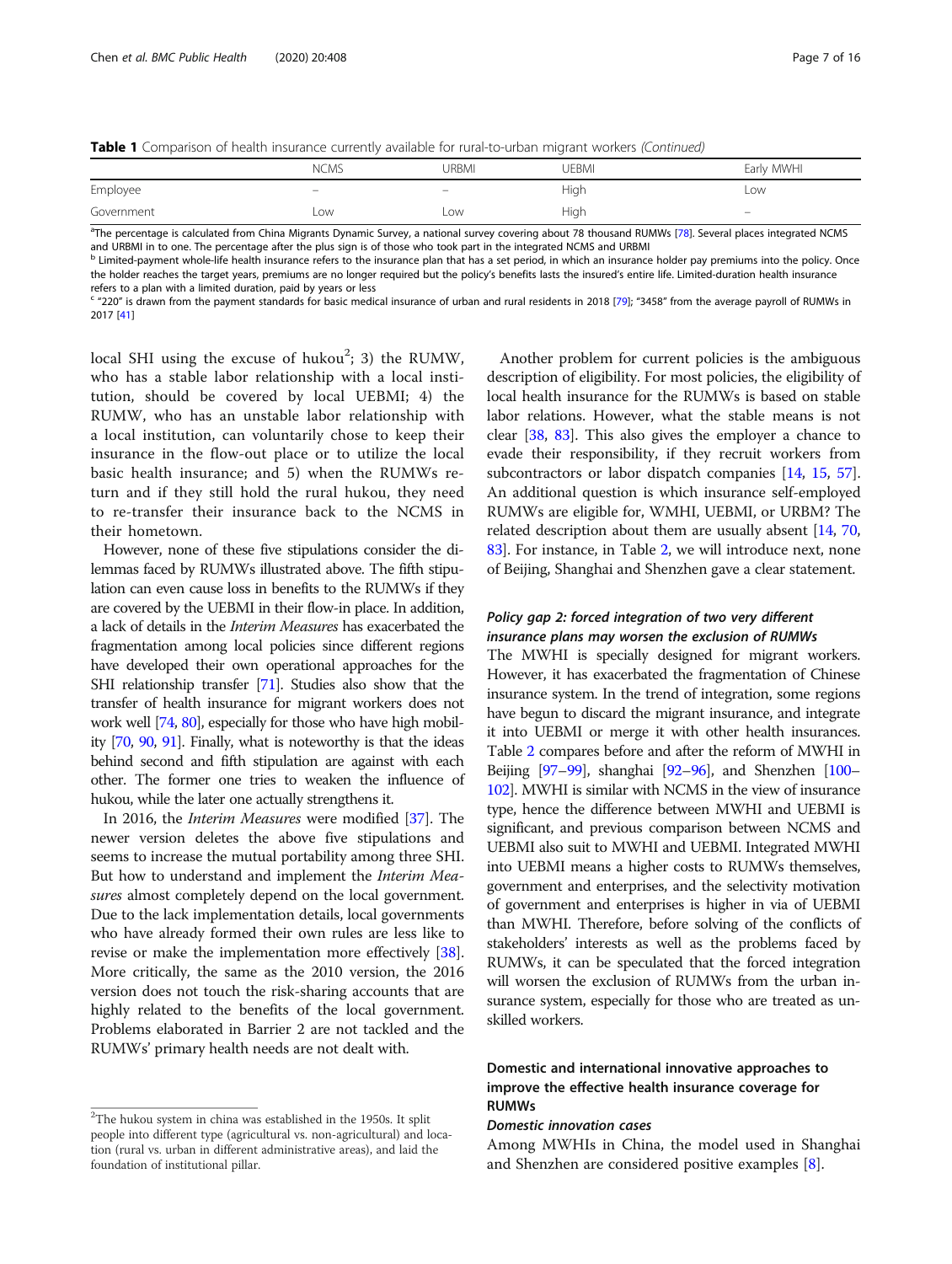# <span id="page-7-0"></span>Table 2 comparison of before and after the reform on MWHI in Beijing, shanghai and Shenzhen

|                                                                 | Shangha i[92-96]                                                                   |                                                                                         | Beijin g[97-99]                                                                     |                                                                                         | Shenzhe n[100-102]                                                               |                                                                                       |                                                                                           |                                                                                           |
|-----------------------------------------------------------------|------------------------------------------------------------------------------------|-----------------------------------------------------------------------------------------|-------------------------------------------------------------------------------------|-----------------------------------------------------------------------------------------|----------------------------------------------------------------------------------|---------------------------------------------------------------------------------------|-------------------------------------------------------------------------------------------|-------------------------------------------------------------------------------------------|
|                                                                 | Before 2011                                                                        | After 2011                                                                              | Before 2012 After 2012                                                              |                                                                                         | Before 2014                                                                      | After 2014                                                                            |                                                                                           |                                                                                           |
|                                                                 |                                                                                    |                                                                                         |                                                                                     |                                                                                         |                                                                                  | Category I                                                                            | Category II                                                                               | Category<br>Ш                                                                             |
| <b>Eligible conditions</b>                                      |                                                                                    |                                                                                         |                                                                                     |                                                                                         |                                                                                  |                                                                                       |                                                                                           |                                                                                           |
| Eligible population Non-local workers                           |                                                                                    | Local/non-local<br>workers                                                              | Non-local<br>workers                                                                | Local/non-local<br>workers                                                              | Non-local<br>workers                                                             | Local/non-<br>local workers                                                           | Non-local workers                                                                         |                                                                                           |
| Contract                                                        | Unnecessary                                                                        | Necessary                                                                               | Necessary                                                                           | Necessary                                                                               | Necessary                                                                        | Necessary                                                                             |                                                                                           |                                                                                           |
| Dependence on<br>employee                                       | No                                                                                 | Yes                                                                                     | Yes                                                                                 | Yes                                                                                     | Yes                                                                              | Yes                                                                                   |                                                                                           |                                                                                           |
| Insurance type <sup>d</sup>                                     | Limited-duration<br>health insurance                                               | Limited-<br>payment<br>whole-life<br>health<br>insurance                                | Limited-<br>duration<br>health<br>insurance                                         | Limited-<br>payment<br>whole-life<br>health<br>insurance                                | Limited-<br>duration<br>health<br>insurance                                      | Limited-payment whole-life health<br>insurance                                        |                                                                                           |                                                                                           |
| Guarantee period                                                | The following one<br>year                                                          | The following<br>one year and<br>future                                                 | The<br>following<br>one year                                                        | The following<br>one year and<br>future                                                 | The<br>following<br>one year                                                     | The following one year and future                                                     |                                                                                           |                                                                                           |
| Account type                                                    | Individual account<br>+ risk-sharing<br>account                                    | Individual<br>account + risk-<br>sharing account                                        | Risk-sharing<br>account                                                             | Individual<br>$account + risk-$<br>sharing account                                      | Risk-sharing<br>account                                                          | Individual<br>$account + risk-$<br>sharing<br>account                                 | Risk-sharing account                                                                      |                                                                                           |
| Management<br>agency                                            | Commercial<br>insurance<br>company                                                 | Social insurance<br>agency                                                              | Social<br>insurance<br>agency                                                       | Social insurance<br>agency                                                              | Social<br>insurance<br>agency                                                    | Social insurance agency                                                               |                                                                                           |                                                                                           |
| <b>Financing strategy</b>                                       |                                                                                    |                                                                                         |                                                                                     |                                                                                         |                                                                                  |                                                                                       |                                                                                           |                                                                                           |
| Minimum<br>financing unit                                       | Employed:<br>employee<br>Self-employed:<br>individual                              | Employed:<br>employee +<br>employer                                                     | Employer                                                                            | $Emplovee +$<br>employer                                                                | $Emplovee +$<br>employer                                                         | Employee + employer                                                                   |                                                                                           |                                                                                           |
| Financing<br>contribute rate                                    | 12.5% (non-local<br>construction<br>enterprise rate is<br>5.5%                     | Employee: 9.5%<br>Employer: 2%                                                          | Employer:<br>2%                                                                     | Employee $2\%$ +<br>3 RMB<br>Employer: 10%                                              | Employee: 4<br>RMB/month<br>Employer: 8<br>RMB/month                             | Employee 2%<br>Employer:<br>5.2% or 6.2%                                              | Employee<br>0.2%<br>Employer:<br>0.6%                                                     | Employee<br>0.1%<br>Employer:<br>0.45%                                                    |
| Total financing<br>amount per unit<br>(RMB/year)                | 3485 *12 * 12.5%<br>or 5.5%                                                        | 3485 *12*<br>11.5%                                                                      | 3485 *12 *<br>2%                                                                    | 3485 *12 *<br>$12% + 36$                                                                | $12*12$                                                                          | 3485 *12 *<br>7.2% or 8.2%                                                            | 3485 *12 *<br>0.8%                                                                        | 3485 *12 *<br>0.55%                                                                       |
| <b>Bundled with</b><br>other welfare<br>programs                | Pension insurance<br>On-the-job injury<br>insurance                                | Same with<br><b>UEBMI</b>                                                               | <b>NA</b>                                                                           | Same with<br><b>UEBMI</b>                                                               | <b>NA</b>                                                                        | Same with UEBMI                                                                       |                                                                                           |                                                                                           |
| Employer's total<br>contribution rate                           | 12.5% (non-local<br>construction<br>enterprise rate is<br>5.5%                     | 31.2-32.9%                                                                              | 2%                                                                                  | 30.8-32.5%                                                                              | 8 * 12 RMB                                                                       | 18.49-20.49%                                                                          | $15.16-$<br>16.16%                                                                        | $14.74-$<br>15.74%                                                                        |
| Employee or<br>individual's total<br>contribution rate          | None                                                                               | 10.50%                                                                                  | None                                                                                | $10.2% + 3RMB$                                                                          | 4 * 12 RMB                                                                       | 10.3%                                                                                 | 8.5%                                                                                      | 8.4%                                                                                      |
| Total amount of<br>burden by funders<br>per unit (RMB/<br>year) | Employed:<br>employee: None<br>employer: 2300 or<br>5228<br>Self-employed:<br>5228 | Employed:<br>employee: 4391<br>employer: 13,<br>048-13,786<br>Self-employed:<br>Unclear | Employed:<br>employee:<br>None<br>employer:<br>836<br>Self-<br>employed:<br>Unclear | Employed:<br>employee: 4320<br>employer: 12,<br>881-13,592<br>Self-employed:<br>Unclear | Employed:<br>employee:<br>48<br>employer:<br>96<br>Self-<br>employed:<br>Unclear | Employed:<br>employee:<br>4307<br>employer:<br>7733-8569<br>Self-employed:<br>Unclear | Employed:<br>employee:<br>3555<br>employer:<br>6340-6758<br>Self-<br>employed:<br>Unclear | Employed:<br>employee:<br>3513<br>employer:<br>6464-6582<br>Self-<br>employed:<br>Unclear |
| <b>Covered services</b>                                         | Inpatient $+$<br>commonly used<br>medicine                                         | Outpatient +<br>Inpatient                                                               | Inpatient                                                                           | Outpatient +<br>Inpatient                                                               | Outpatient<br>+ Inpatient                                                        | Outpatient + Inpatient                                                                |                                                                                           |                                                                                           |
| Matching with                                                   | Mismatch                                                                           | Match                                                                                   | Mismatch                                                                            | Match                                                                                   | Match                                                                            | Match                                                                                 |                                                                                           |                                                                                           |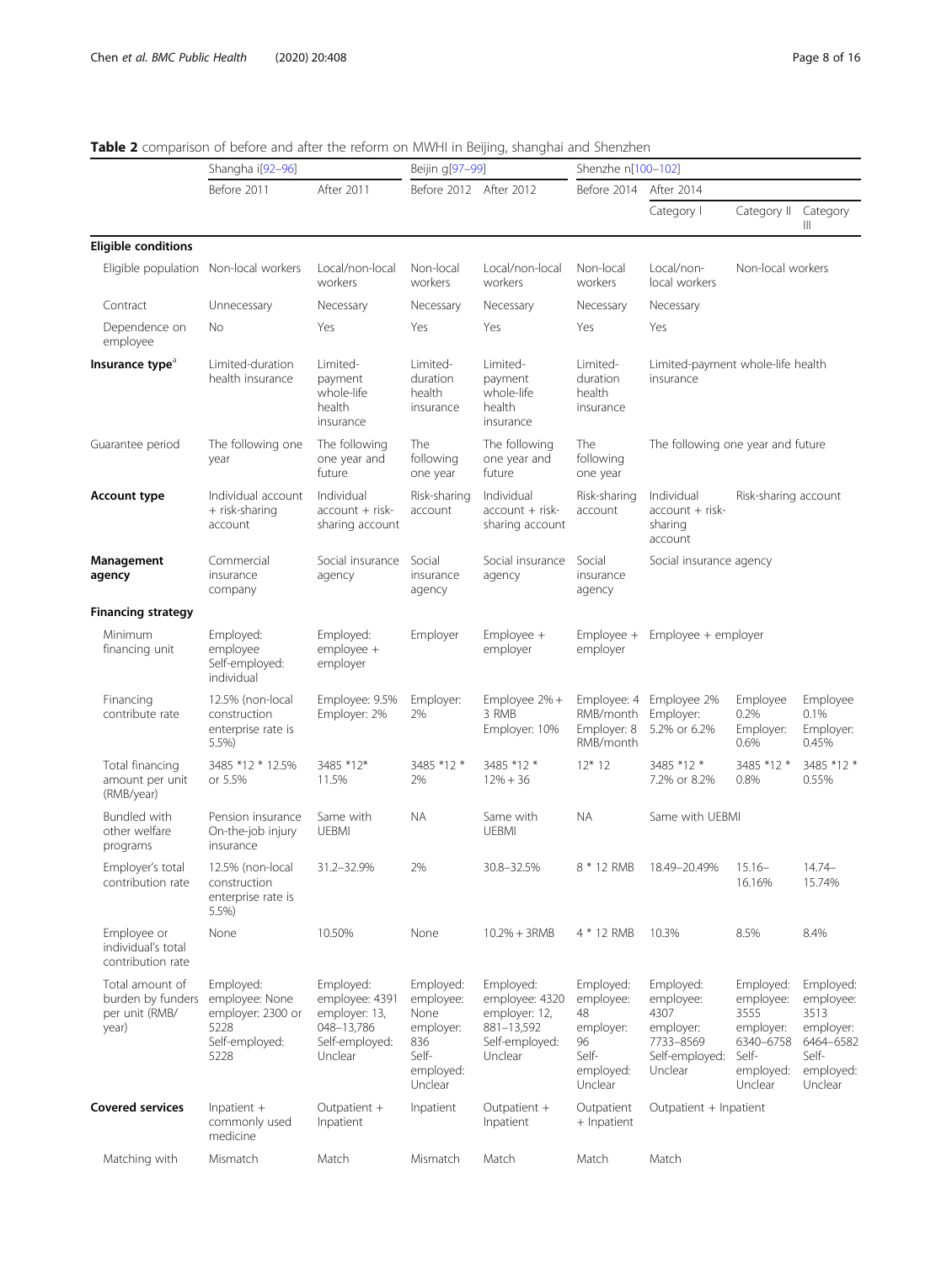Table 2 comparison of before and after the reform on MWHI in Beijing, shanghai and Shenzhen (Continued)

|                                                          | Shangha i[92-96] |            | Beijin q[97-99] |            | Shenzhe n[100-102] |            |             |               |
|----------------------------------------------------------|------------------|------------|-----------------|------------|--------------------|------------|-------------|---------------|
|                                                          | Before 2011      | After 2011 | Before 2012     | After 2012 | Before 2014        | After 2014 |             |               |
|                                                          |                  |            |                 |            |                    | Category I | Category II | Category<br>Ш |
| RUM's health<br>needs                                    |                  |            |                 |            |                    |            |             |               |
| Geographic<br>consistency                                | Consistent       | Consistent | Consistent      | Consistent | Consistent         | Consistent |             |               |
| Portability, in the<br>view of RUMWs [64,<br>70, 73, 77] | No.              | Ouite low  | No              | Ouite low  | <b>No</b>          | Ouite low  | Low         | Low           |
| Membership<br>selectivity [38, 64,<br>71]                |                  |            |                 |            |                    |            |             |               |
| Employee                                                 | Low              | High       | Low             | High       | Low                | High       | Moderate    | Moderate      |
| Government                                               | Low              | High       | Low             | High       | Low                | High       | Moderate    | Moderate      |

<sup>a</sup> Limited-payment whole-life health insurance refers to the insurance plan that has a fixed period, in which an insurance holder pays premiums for the policy. Once the holder reaches the target years, premiums are no longer required but the policy's benefits last the insured's entire life. Limited-duration health insurance refers to the plan with a limited duration, paid by years or less

As shown in Table [2,](#page-7-0) Shanghai provided insurance coverage for RUMWs through its comprehensive insurance system before 2011. Though this model was replaced by UEBIMI in 2011, its biggest innovation was that it was based on commercial insurance. Researchers advocated that this model should be promoted as it can be well suited to RUMWs' high mobility and low stability because commercial insurance is not restricted by region [\[8,](#page-12-0) [83\]](#page-14-0). However, based on our earlier review, unless the premium under this model is paid by RUMWs themselves or by the government in their flow-out place, the commercial model still does not provide a good solution to the extra-cost problem caused by RUMWs' high mobility and low stability faced by the government and enterprises in the flow-in place.

The innovation of the Shenzhen model lies in it combination of all health insurances into one after 2014, and in meeting different people's needs by providing optional packages. The advantages of this model are that: 1) it reduces the fragmentation between plans; 2) it overcomes the barrier of using the family as the minimum financing unit, and increases the portability of health insurance; 3) the optional packages are more compatible with the low incomes of RUMWs; 4) it covers outpatient services and meets the RUMWs' health needs; and 5) it is financed monthly and is more compatible with RUMWs' high mobility. However, there are some weaknesses: 1) it lacks details about the eligibility of the self-employed RUMW; and 2) similar to the Shanghai model, the extra-cost problem faced by the government and enterprises remains, caused by the RUMWs' high mobility and low stability.

#### International experiences

A few articles compared China's health system with those in other countries. Table [3](#page-9-0) summarized what can

be retrieved from approaches implemented in other countries or territories that face problems similar to China. In sum, in terms of migrant-workers' problems of insurance coverage or access to health services, countries who have a national health insurance are more likely to demonstrate the advantage of their system. Establishing a separate health insurance with low premiums for migrant workers is not an approach unique to China, but other countries consider in detail the migrant workers' characteristics, including low incomes and the need for more primary care. Based on the causes of the problems and the obstacles encountered in solving these problems, the European approach appears the most instructive for China.

Migrant workers are common in the EU [[103,](#page-14-0) [104](#page-14-0)]. The biggest feature of the EU approach is that they consider the difference between countries; they steer clear of building one European system for all, but enhance the coordination among members from a legal level. The aim of regulations in the EU is to determine which national legislation applies to a migrant worker in all possible cases, and to avoid a situation where migrant workers are either insured in more than one Member State or not at all. The regulations have the following characteristics: 1) detailed explanations. For instance, article one of the regulations exhaustively enumerates and describes the definition of 27 related terms; 2) avoiding ambiguity. For instance, because of the situation, people may have business locally but not be employed locally. The definitions the regulation offer are "activity as an employed person" and "activity as a selfemployed person" rather than definitions of a "worker" or "self-employed person"; 3) only providing the principles and leaving space for the member states, but the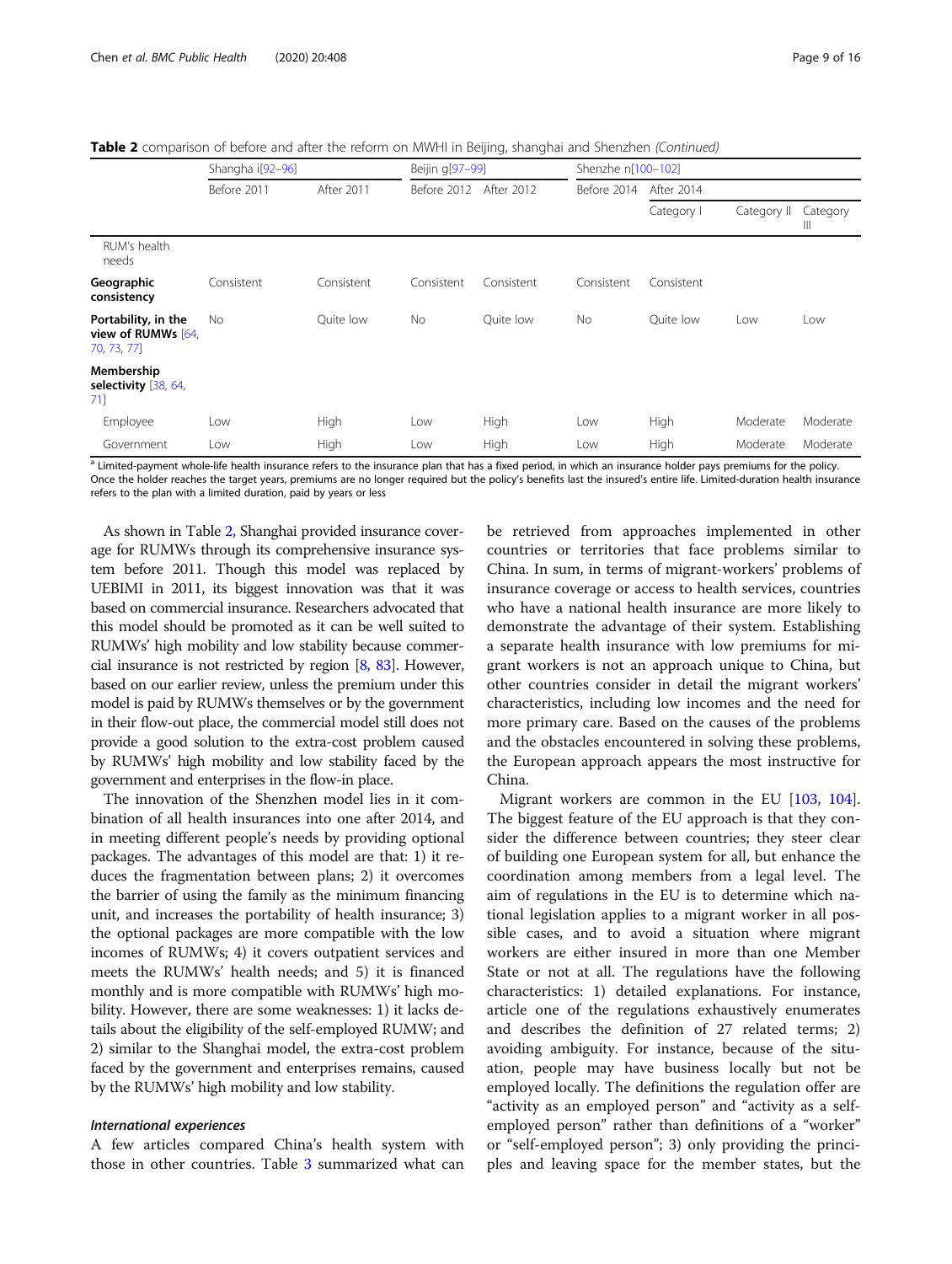Health, which is

|                                     | <b>USA</b>                                                                                                                                                                                                                                                                                                                                          | Kerala, India                                                                                                                                    | Thailand                                                                                                                                                                                                                                                                                                                                                                                                                                                                                                                                                                                                                                                                                                                                        | Australia                                                                                                                                                                                                | European Union                                                                                                                                                                                                                                                                                                       |
|-------------------------------------|-----------------------------------------------------------------------------------------------------------------------------------------------------------------------------------------------------------------------------------------------------------------------------------------------------------------------------------------------------|--------------------------------------------------------------------------------------------------------------------------------------------------|-------------------------------------------------------------------------------------------------------------------------------------------------------------------------------------------------------------------------------------------------------------------------------------------------------------------------------------------------------------------------------------------------------------------------------------------------------------------------------------------------------------------------------------------------------------------------------------------------------------------------------------------------------------------------------------------------------------------------------------------------|----------------------------------------------------------------------------------------------------------------------------------------------------------------------------------------------------------|----------------------------------------------------------------------------------------------------------------------------------------------------------------------------------------------------------------------------------------------------------------------------------------------------------------------|
| Objectives                          | Migratory and seasonal<br>agricultural workers<br>(MSAW)                                                                                                                                                                                                                                                                                            | Migrant workers                                                                                                                                  | Migrant workers                                                                                                                                                                                                                                                                                                                                                                                                                                                                                                                                                                                                                                                                                                                                 | Seasonal migrant<br>workers                                                                                                                                                                              | Migrant workers in the<br>EU.                                                                                                                                                                                                                                                                                        |
| Eligible<br>conditions              | ΝA                                                                                                                                                                                                                                                                                                                                                  | Has a work-related<br>proof                                                                                                                      | Documented or<br>undocumented                                                                                                                                                                                                                                                                                                                                                                                                                                                                                                                                                                                                                                                                                                                   |                                                                                                                                                                                                          | <b>NA</b>                                                                                                                                                                                                                                                                                                            |
| What they<br>do.                    | The federal Health<br>Resources and Services<br>Administration (HRSA),<br>through the Bureau of<br>Primary Health Care<br>(BPHC), administers<br>approximately \$5.1 billion<br>in federal grant support<br>to over 1400 community<br>health centers through<br>10,000 clinic sites in all 50<br>states and territories                             | Awaz Health Insurance<br>Scheme: provides<br>health insurance and<br>accidental death<br>coverage for migrant<br>workers living in the<br>state. | 1. In 2001 the Tai Ministry<br>of Public Health set up<br>the migrant health<br>insurance scheme for all<br>migrants who are not<br>covered by social health<br>insurance.2. A second<br>strand of policy action on<br>migrant health was the<br>establishment by the<br>public health ministry in<br>2003 of innovative,<br>migrant-friendly services<br>with the aim of improv-<br>ing access to health care<br>for all migrants, whether<br>covered by insurance or<br>not. These included the<br>use of volunteer commu-<br>nity health workers, mo-<br>bile clinics for migrant<br>communities, bilingual<br>(mostly Tai and Burmese)<br>signposts and informa-<br>tion in health facilities,<br>and outreach services in<br>the workplace | 1. Medicare covers all<br>Australian citizens,<br>permanent residents and<br>citizens of New Zealand<br>for free.2. External<br>migrant workers: Health<br>insurance is bundled<br>with Visa application | 1. By launching the<br>Regulation (EC) No 883/<br>2004, and Regulation<br>(EC) No 987/2009 of the<br>European Parliament and<br>of the Council,<br>coordinates the social<br>security systems between<br>European members from<br>a legal level.2. Promote<br>the use of European<br>Health Insurance Card<br>(EHIC) |
| Is it a<br>separated<br>insurance?  |                                                                                                                                                                                                                                                                                                                                                     | Yes                                                                                                                                              | Yes                                                                                                                                                                                                                                                                                                                                                                                                                                                                                                                                                                                                                                                                                                                                             | Citizens: No;<br>External migrant workers:<br><b>NA</b>                                                                                                                                                  | <b>No</b>                                                                                                                                                                                                                                                                                                            |
| Mandatory or -<br>voluntary         |                                                                                                                                                                                                                                                                                                                                                     | Voluntary                                                                                                                                        | Voluntary                                                                                                                                                                                                                                                                                                                                                                                                                                                                                                                                                                                                                                                                                                                                       |                                                                                                                                                                                                          |                                                                                                                                                                                                                                                                                                                      |
| Who pays for $-$<br>the eligibility |                                                                                                                                                                                                                                                                                                                                                     | ΝA                                                                                                                                               | Migrant worker, almost<br>455 RMB in 2015                                                                                                                                                                                                                                                                                                                                                                                                                                                                                                                                                                                                                                                                                                       | 1. Citizens: free<br>2. External migrant<br>workers: self                                                                                                                                                |                                                                                                                                                                                                                                                                                                                      |
| Fee for the<br>services             | Migrant Health Centers<br>receive funding under<br>Section 330(g) of the<br>Public Health Service Act<br>and provides services<br>regardless of their ability<br>to pay. Individuals<br>without health insurance<br>will be able to pay for<br>services based on a<br>sliding-fee scale, and pay-<br>ment is based on income<br>and household size. | Free with Awaz<br>insurance card                                                                                                                 | CD                                                                                                                                                                                                                                                                                                                                                                                                                                                                                                                                                                                                                                                                                                                                              | 1. Citizens: free<br>2. External migrant<br>workers: NA                                                                                                                                                  |                                                                                                                                                                                                                                                                                                                      |
| Management<br>agency                | National Association of<br>Community Health<br>Centers (NACHC)<br>supports health centers<br>caring for the MSAW<br>population at both the<br>program and policy<br>levels. NACHC has a<br>Committee on<br>Agricultural Worker                                                                                                                      | Kerala Government                                                                                                                                | A specific hospital where -<br>they registered                                                                                                                                                                                                                                                                                                                                                                                                                                                                                                                                                                                                                                                                                                  |                                                                                                                                                                                                          | Primarily the European<br>Commission                                                                                                                                                                                                                                                                                 |

# <span id="page-9-0"></span>Table 3 international approaches implementing in other countries or territory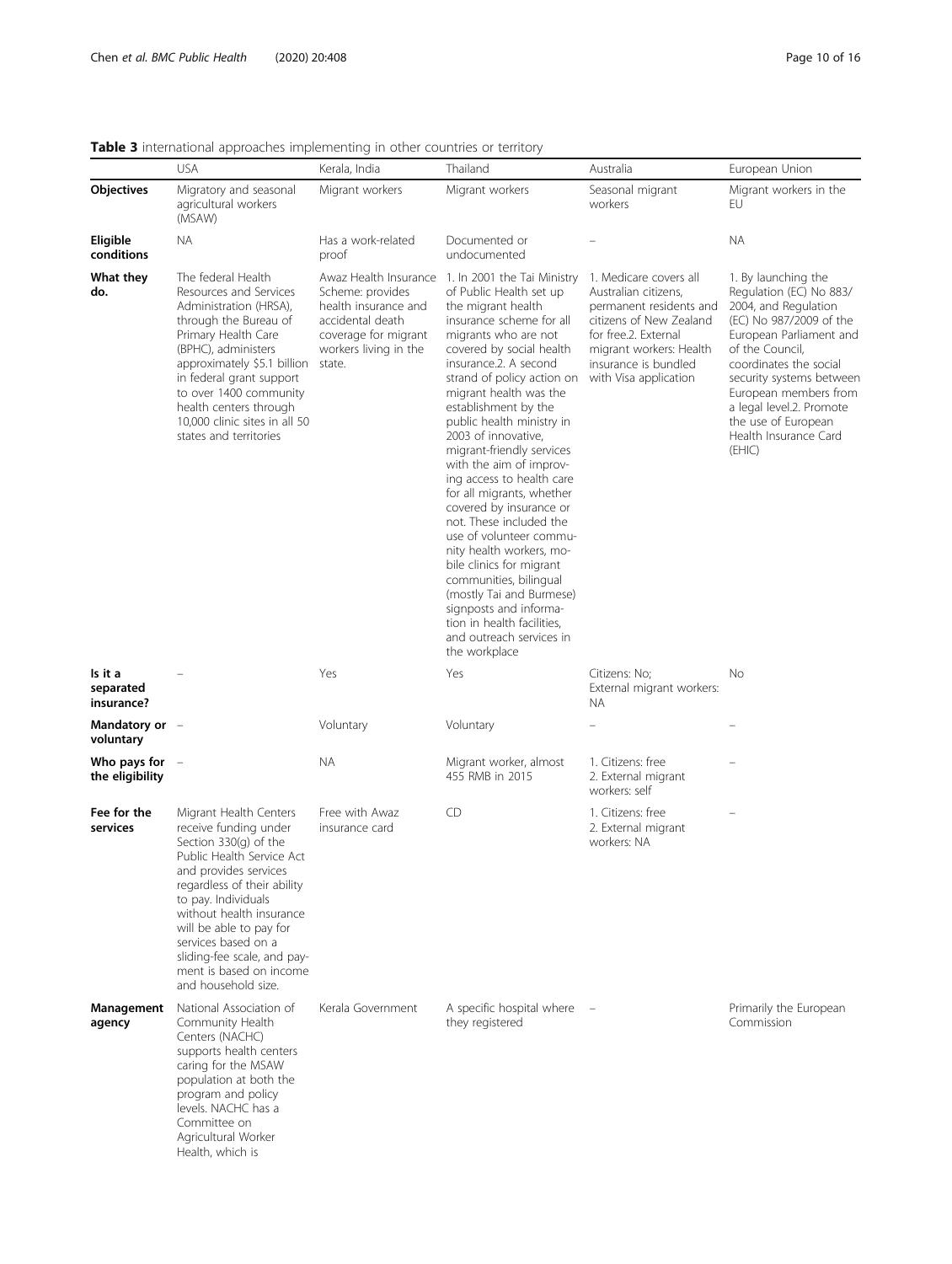|                     | <b>USA</b>                                                                                                                                                                                                                                                                                                             | Kerala, India                                                                                                                                           | Thailand                                                                                                                                                                                                                                                                                                     | Australia | European Union                                                                                                          |
|---------------------|------------------------------------------------------------------------------------------------------------------------------------------------------------------------------------------------------------------------------------------------------------------------------------------------------------------------|---------------------------------------------------------------------------------------------------------------------------------------------------------|--------------------------------------------------------------------------------------------------------------------------------------------------------------------------------------------------------------------------------------------------------------------------------------------------------------|-----------|-------------------------------------------------------------------------------------------------------------------------|
|                     | composed of<br>approximately 30 NACHC<br>members who represent<br>health centers that serve<br>the MSAW population.                                                                                                                                                                                                    |                                                                                                                                                         |                                                                                                                                                                                                                                                                                                              |           |                                                                                                                         |
| Covered<br>services | Community health<br>centers through 10,000<br>clinic sites provide<br>culturally competent and<br>comprehensive primary<br>and preventive<br>healthcare to migratory<br>and seasonal farmworkers<br>and their families. The<br>program also emphasizes<br>the occupational health<br>and safety of this<br>population. | Hospital services in<br>government hospital<br>or empaneled private<br>network hospital                                                                 | 1. Screening for and<br>treatment of certain<br>communicable diseases.<br>2. Benefit package covers<br>comprehensive curative<br>services, including<br>antiretroviral therapy, and<br>a range of prevention<br>and health promotion<br>services, similar to the Tai<br>universal health coverage<br>scheme. | <b>NA</b> | Same with local residents                                                                                               |
| <b>Legal Basis</b>  | Migrant and Seasonal<br>Agricultural Worker<br>Protection Act                                                                                                                                                                                                                                                          |                                                                                                                                                         | <b>NA</b>                                                                                                                                                                                                                                                                                                    | <b>NA</b> | Regulation (EC) No 883/<br>2004, and Regulation<br>(EC) No 987/2009 of the<br>European Parliament and<br>of the Council |
| <b>Results</b>      | In 2017, health centers<br>served 972,251 migrant<br>and seasonal farmworkers<br>and their families, of<br>which, 872,565, or<br>approximately 90%, were<br>served by Migrant Health<br>Centers                                                                                                                        | Migrant laborers<br>working in hotels,<br>footwear sector, and<br>other industries can<br>obtain this insurance<br>card by enrolling in<br>this scheme. | <b>NA</b>                                                                                                                                                                                                                                                                                                    | <b>NA</b> | <b>NA</b>                                                                                                               |

**Table 3** international approaches implementing in other countries or territory (Continued)

contents involved are comprehensive. For instance, contents include how to treat migrant workers, the rights and interests to be guaranteed, how to handle people who are double covered by multiple countries or people not covered by any country, how to solve the problem of reimbursement for medical treatment in different areas, how to deal with the cumulative of the set period, and how to cooperate and exchange between institutions or countries. Therefore, the European Commission not only provides guidance but more importantly offers coordination.

### **Discussion**

This systematic review reveals four important reasons behind the barriers to effective health insurance coverage for Chinese RUMWs. First, despite a decade of health care reforms, the Chinese health system is still greatly fragmented, which directly causes the low portability of SHI. Second, existing policies are not well compatible with RUMWs' inherent characteristics and health needs. Third, local governments and enterprises have a strong intention to provide full employment only to those RUMWs with the skills that they need; whereas for other RUMWs, without stable and full employment, they cannot be included in the healthcare insurance schemes in urban areas. Fourth, due to the results

outlined above, RUMWs often suffer from high working mobility and low job stability and thus become more and more disadvantaged and marginalized, socially and economically, all of which work together, placing them in a vulnerable position.

The question is: how to change such a devastating situation for RUMWs in China? Here we propose three strategies.

# Increase the health insurance portability by reducing fragmentation

The fragmentation of the Chinese health system has been discussed by many researchers [[6,](#page-12-0) [28,](#page-13-0) [105,](#page-14-0) [106\]](#page-14-0). To further this understanding, we divide the concept of fragmentation into two parts: differentiation and coordination. The former focuses on the differences among departments, regions, or institutions; and the latter focuses on the compatibility and consonance among them. Evidently, differentiation and coordination are mutually influenced by each other.

In China, a variance among different regions is evident, through the view of economic capacity or the institutional settings. To reduce fragmentation, the central government of China has to take more responsibility for coordination. How can this be achieved? The European experience is instructive here: by giving more details of policy. For China,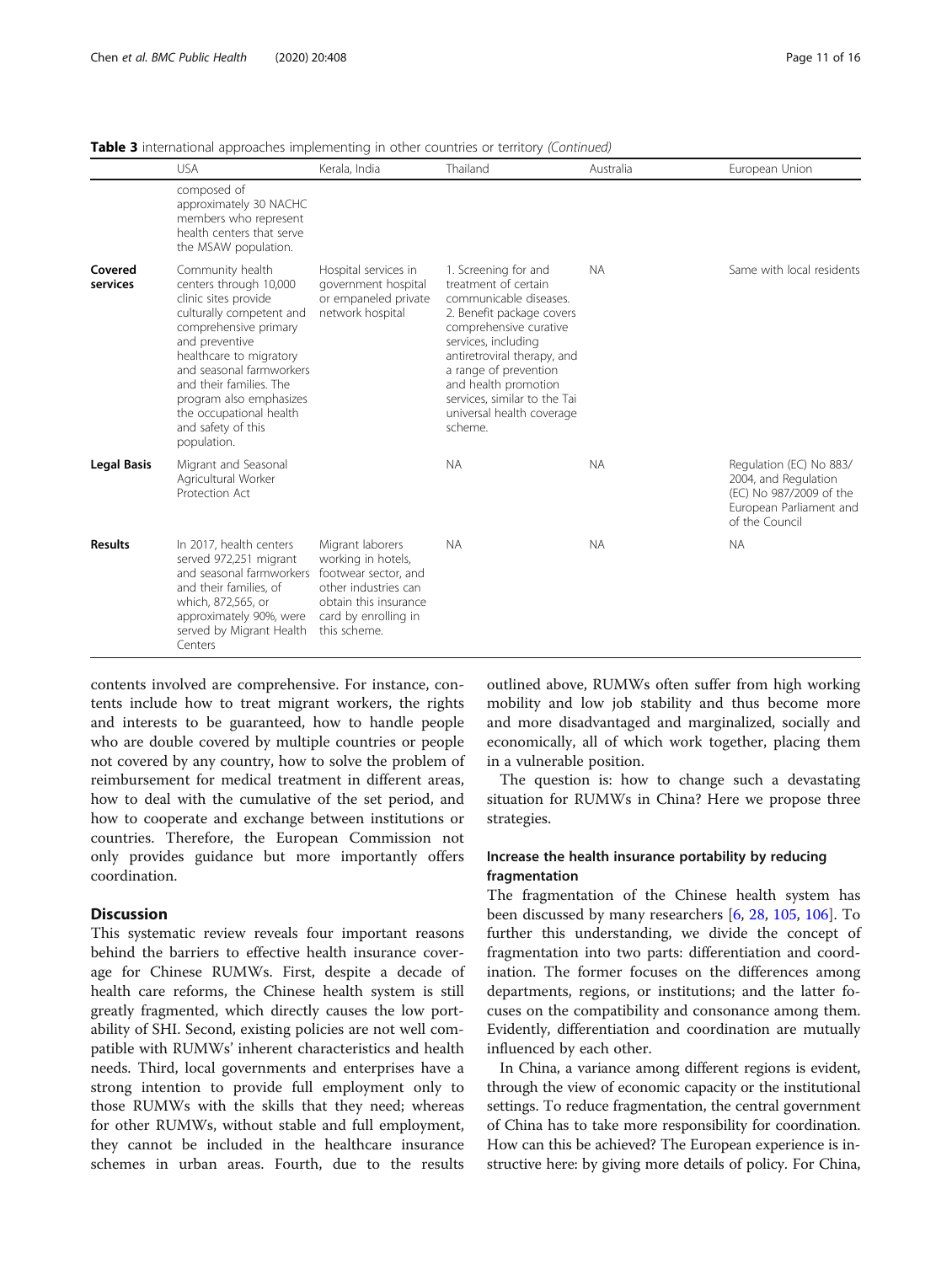the details should include: 1) methods to handle the amount of the risk-sharing account of UEBMI and the amount funded by government in NCMS; 2) methods to resolve the conflicts of interest between regions; and 3) addressing the issue of self-employed RUMWs.

In fact, the central government has already played the role of a coordinator, as the three main SHIs were managed by one agency. China's experience as a coordinator is evident in the raising of risk-sharing of NCMS from the county/municipal level to provincial level, as well as the implementation of reimbursements beyond jurisdictions. These examples indicate that the Chinese government has the potential to act as a good coordinator [\[104](#page-14-0)]. However, this has only happened within provinces, or between provinces, dependent on their willingness. A unified coordinator from the central government, as in the European Commission, is still absent.

Adopting the role of coordinator formally would increase the coordination between regions, and simultaneously weaken the influence of differentiation. To decrease the differentiation through integration, it is better to include the RUMWs into URBMI or NCMS in the flow-in area rather that integrate the MWHI into UEBMI.

# Make the policy more compatible with the characteristics and health needs of RUMWs

Several contradictions or key problems need to be solved in the future: 1) if the RUMWs are included into the SHI in the flow-in area, the mismatch between the financing unit of NCMS or URBMI and the migrant unit of RUMW, as well as the mismatch between the yearly finance period and RUMW's high place mobility. Shenzhen's model is instructive in this approach; (2) when including the RUMWs into MWHI, ensuring that they are covered by outpatient services and that the funds contributed by RUMWs are transferable after they go back to their hometowns; 3) if keeping RUMWs covered by the NCMS in their flow-out area, ensuring that NCMS covers primary care out of the jurisdictions and not only inpatient care.

# Strengthen supervision on employers and create more opportunities for RUMWs

Regarding the unwillingness of the local governments and business sectors to provide health insurance to all RUMWs, more detailed directions from the central government should be given to the local ones; meanwhile, the government should also strengthen the supervision [[64](#page-13-0)], especially on private enterprises [\[58,](#page-13-0) [91,](#page-14-0) [107](#page-14-0)–[110](#page-14-0)] and SMEs [\[68\]](#page-13-0). It is equally important to increase RUMWs' ability to negotiate with their employers by offering them more substantial or informative assistances [[91](#page-14-0)], offering them more vocational training to reduce their mobility, increase their job stability [\[91,](#page-14-0) [111](#page-14-0), [112\]](#page-14-0) and their willingness to settle in the cities [\[64](#page-13-0), [65](#page-13-0), [71,](#page-14-0) [90](#page-14-0)].

#### Conclusions

Currently, policy reforms in China are not favorable to RUMWs. The number of RUMWs almost accounts for one-fifth of China's total population, and around 90% of them are covered by health insurance. However, in relation to insurance cover in their flow-in areas, this percentage reduced to only about 20%. In this study, we summarized why and how RUMWs was selectively included into the local health insurance. By focusing on health insurance portability and fragmentation, we summarized why and how there is a mismatch of the existing insurance with RUMWs' characteristics or health needs, as well as the game among stakeholders that place RUMWs between the cracks, without much space to choose. By sorting out and comparing current policies, we summarized why current policy reform in China is not favorable to RUMWs. We also summarized domestic and international innovative approaches that can be helpful for increasing the effective coverage on RUMWs. A series of theoretical analysis and derivation were also conducted with the aim of improving the effective coverage of health insurance for RUMWs, and the primary suggested strategies were recommended.

A few limitations of this study could be addressed in future research. First, a lack of quantitative data impeded the provision of more detailed suggestions. For instance, we emphasized that the government should increase supervision of enterprises and job training for RUMWs, but we could not clearly point out which enterprises and what kinds of training. Second, we did not focus on information related to RUMWs' age, gender, education, and migration between or within provinces. Studies have indicated the influence of these factors on the concept and attitude towards health insurance [\[30](#page-13-0), [31](#page-13-0), [88,](#page-14-0) [113](#page-14-0)– [115](#page-15-0)], but the inconsistent results are difficult to synthesize. Third, in the search of fundamental reasons, this study was not only limited to the health sector itself, but also investigated the problem from a broader view of socioeconomic and institutional structures. However, a broader view requires further studies from cross-cutting scholars. Fourth, we found that RUMWs have worse mental health than local people, and their health needs are delayed, but we failed to provide suggestions on how to cover their mental health and how to handle their delayed health need, due to a lack of related studies.

This is still the first study which systematically summarized the barriers faced by RUMWs in being effectively included by health insurance, and simultaneously discussed how to overcome existing barriers. This study will be helpful of not only for China's UHC business, but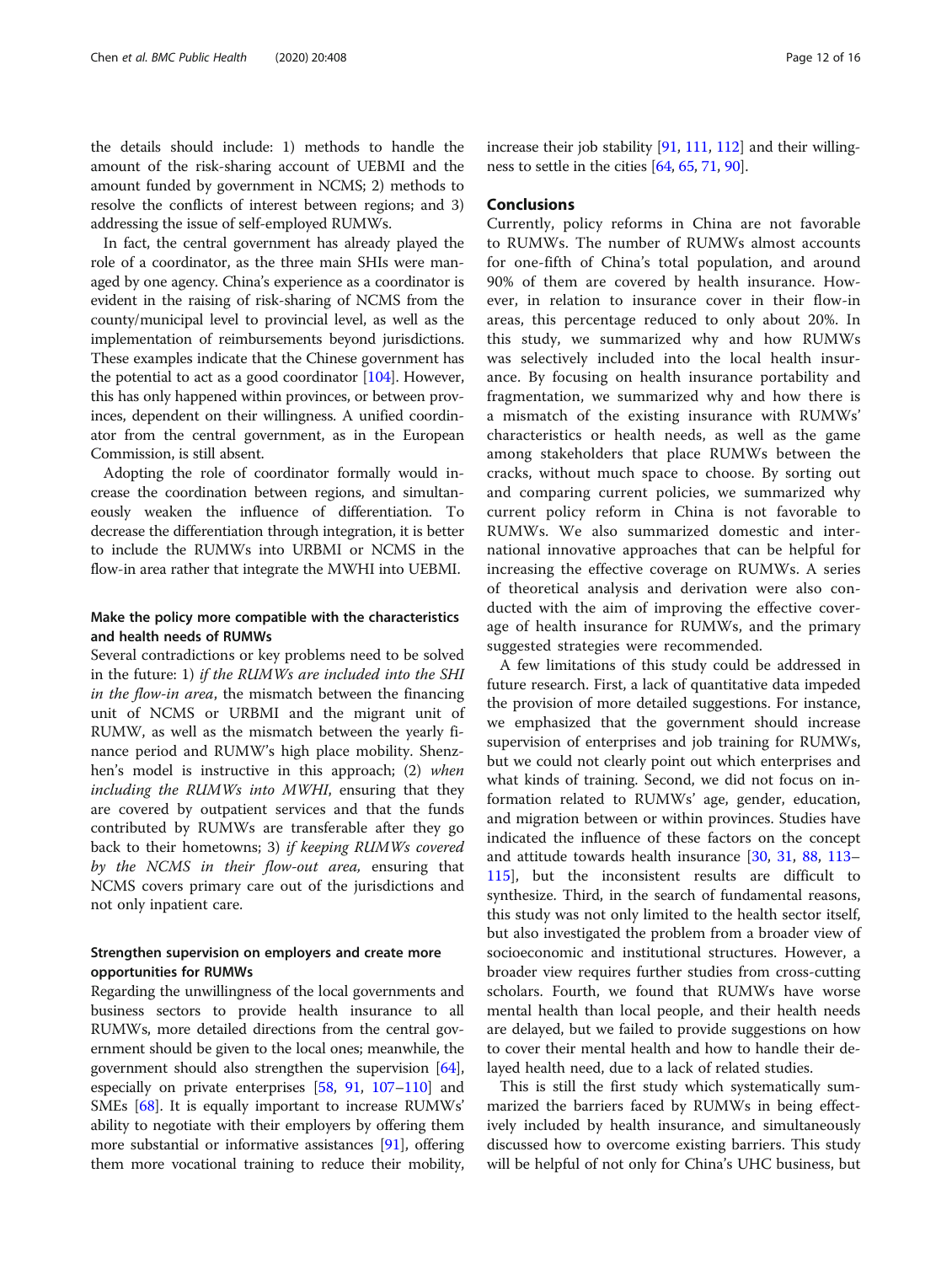<span id="page-12-0"></span>also other countries', as the barriers faced by migrant workers share commonalities internationally.

# Supplementary information

Supplementary information accompanies this paper at https://doi.org/1 0.1186/s12889-020-8448-8 .

Additional file 1. Search Strategy and study selection

### Abbreviations

CASP: Critical appraisal skills programme; CERQual: Confidence in the evidence from reviews of qualitative research; GDP: Gross domestic product; GRADE: Grading of recommendations assessment, development, and evaluation; MWHI: Migrant work health insurance; NCMS: New-rural cooperative medical scheme; NIH: National institutes of health; PRISMA: Preferred reporting items for systematic reviews and meta-analysis; RUMWs: Rural-to-urban migrant workers; SHI: Social health insurances; SMEs: Small and medium-sized enterprises; SQAT: Study quality assessment tools; UEBMI: Urban employee-based basic medical insurance; UHC: Universal health coverage; URBMI: Urban resident-based basic medical insurance; WHO: World Health Organization

#### **Acknowledgements**

Not applicable.

#### Authors' contributions

SC and QY designed the Review structure. SC, QY and LX did the information collection. SC and DD wrote the initial manuscript. YC, ZF, ZW, JZ, JJ, QY, LX, LY, JS, XC, LZ, HF, and LW contributed to the revision of the manuscript. The authors read and approved the final manuscript.

#### Funding

Not applicable.

Availability of data and materials

Not applicable

Ethics approval and consent to participate

Not applicable.

#### Consent for publication

Not applicable.

#### Competing interests

The authors declare that they have no competing interests.

#### Author details

<sup>1</sup>The School of Clinical Medicine, University of Cambridge, Cambridge, UK. <sup>2</sup>School of Public Health, Fudan University, Shanghai, China. <sup>3</sup>School of Medicine and Health Management, Tongji Medical College, Huazhong University of Science and Technology, Wuhan, China. <sup>4</sup>Department of Health Policy and Management, Yale School of Public Health, New Haven, Connecticut, USA. <sup>5</sup>Research Center for Healthcare Management, School of Economic and Management, Tsinghua University, Beijing, China. <sup>6</sup>Guizhou Provincial Institute of Health Development, Guizhou Medical University, Guiyang, Guizhou, China. <sup>7</sup>School of Social Development and Public Policy, Fudan University, Shanghai, China. <sup>8</sup>Department of Sociology, Tsinghua University, Beijing, China. <sup>9</sup>School of Political Science and Public Administration, Wuhan University, Wuhan, Hubei, China. <sup>10</sup>Health Bureau, Macao SAR, China. <sup>11</sup>State Key Laboratory for Diagnosis and Treatment of Infectious Diseases, National Clinical Research Center for Infectious Diseases, Collaborative Innovation Center for Diagnosis and Treatment of Infectious Diseases, The First Affiliated Hospital, College of Medicine, Zhejiang<br>University, Hangzhou, Zhejiang, China. <sup>12</sup>The Jockey Club School of Public Health and Primary Care, Faculty of Medicine, The Chinese University of Hong Kong, Hong Kong SAR, China.

Received: 26 August 2019 Accepted: 3 March 2020 Published online: 30 March 2020

#### References

- 1. World Health Organization. Regional Office for the Western Pacific. Monitoring universal health coverage and health in the sustainable development goals: baseline report for the Western Pacific Region 2017. 2017. [\[https://iris.wpro.who.](https://iris.wpro.who.int/bitstream/10665.1/13963/1/9789290618409-eng.pdf) [int/bitstream/10665.1/13963/1/9789290618409-eng.pdf\]](https://iris.wpro.who.int/bitstream/10665.1/13963/1/9789290618409-eng.pdf). Accessed 30 July 2019.
- 2. World Health Organization. The World Health Report-financing for universal coverage. Geneva: World Health Organization; 2010. p. 23–5.
- 3. Wang HH, Summerskill W. Health-care reform in China: a call for papers. Lancet. 2018;392(10164):2535.
- 4. Chinese Communist Party Central Committee (CCPCC) and State Council (SC). The CCPCC and the State Council publish Healthy China 2030 Planning Outline, October 25, 2016 [[http://www.gov.cn/zhengce/2016-10/25/](http://www.gov.cn/zhengce/2016-10/25/content_5124174.htm) [content\\_5124174.htm](http://www.gov.cn/zhengce/2016-10/25/content_5124174.htm)]. Accessed 30 July 2019.
- 5. Yu H. Universal health insurance coverage for 1.3 billion people: what accounts for China's success? Health Policy. 2015;119(9):1145–52.
- 6. Meng QY, Fang H, Liu XY, Yuan BB, Xu J. Consolidating the social health insurance schemes in China: towards an equitable and efficient health system. Lancet. 2015;386(10002):1484–92.
- 7. Zhao C, Wang C, Shen C, Wang Q. China's achievements and challenges in improving health insurance coverage. Drug Discov Ther. 2018;12(1):1–6.
- 8. Qin XZ, Pan J, Liu GG. Does participating in health insurance benefit the migrant workers in China? An empirical investigation. China Econ Rev. 2014; 30:263–78.
- 9. Zeng J, Shi L, Zou X, Chen W, Ling L. Rural-to-Urban migrants' experiences with primary care under different types of medical Institutions in Guangzhou, China. PLoS ONE. 2015;10:e0140922.
- 10. Jin Y, Hou Z, Zhang D. Determinants of Health insurance coverage among people aged 45 and over in China: who buys public, private and multiple insurance. PLoS ONE. 2016;11:e0161774. [https://doi.org/10.1371/journal.](https://doi.org/10.1371/journal.pone.0161774) [pone.0161774.](https://doi.org/10.1371/journal.pone.0161774)
- 11. Chen W, Zhang Q, Renzaho AMN, Zhou F, Zhang H, Ling L. Social health insurance coverage and financial protection among rural-to-urban internal migrants in China: evidence from a nationally representative cross-sectional study. BMJ Glob Health. 2017;2:e000477. <https://doi.org/10.1136/bmjgh-2017-000477>.
- 12. Zhang AW, Nikoloski Z, Mossialos E. Does health insurance reduce out-ofpocket expenditure? Heterogeneity among China's middle-aged and elderly. Soc Sci Med. 2017;190:11–9.
- 13. Zhong C, Kuang L, Li L, Liang Y, Mei J, Li L. Equity in patient experiences of primary care in community health centers using primary care assessment tool: a comparison of rural-to-urban migrants and urban locals in Guangdong, China. Int J Equity Health. 2018;17:51. <https://doi.org/10.1186/s12939-018-0758-4>.
- 14. Li Y, Wu SF. Migration and health constraints in China: a social strata analysis. J Contemporary China. 2010;19(64):335–58.
- 15. Li Y. Understanding health constraints among rural-to-urban migrants in China. Qual Health Res. 2013;23(11):1459–69.
- 16. Li Y. Illegal private clinics: ideal health services choices among rural-urban migrants in China? Soc Work Public Health. 2014;29(5):473–80.
- 17. Liang Y, Guo ML. Utilization of health services and health-related quality of life research of rural-to-urban migrants in China: a cross-sectional analysis. Soc Indic Res. 2015;120(1):277–95.
- 18. Zhang L, Wu M. Analysis on status and determinants of self-treatment of rural floating population in Beijing. Beijing Da Xue Xue Bao Yi Xue Ban. 2015;47(3):4550–458.
- 19. Zou G, Zeng Z, Chen W, Ling L. Self-reported illnesses and service utilisation among migrants working in small-to medium sized enterprises in Guangdong, China. Public Health. 2015;129(7):970–8.
- 20. Song XL, Zou GY, Chen W, Han SQ, Zou X, Ling L. Health service utilisation of rural-to-urban migrants in Guangzhou, China: does employment status matter? Tropical Med Int Health. 2017;22(1):82–91.
- 21. Peng Y, Chang W, Zhou H, Hu H, Liang W. Factors associated with healthseeking behavior among migrant workers in Beijing, China. BMC Health Serv Res. 2010;10:69. <https://doi.org/10.1186/1472-6963-10-69>.
- 22. Zhang X, Yu B, He T, Wang P. Status and determinants of health services utilization among elderly migrants in China. Global Health Research and Policy. 2018;3:8.
- 23. Bork-Huffer T, Kraas F. Health care disparities in Megaurban China: the ambivalent role of unregistered practitioners. Tijdschr Econ Soc Geogr. 2015; 106(3):339–52.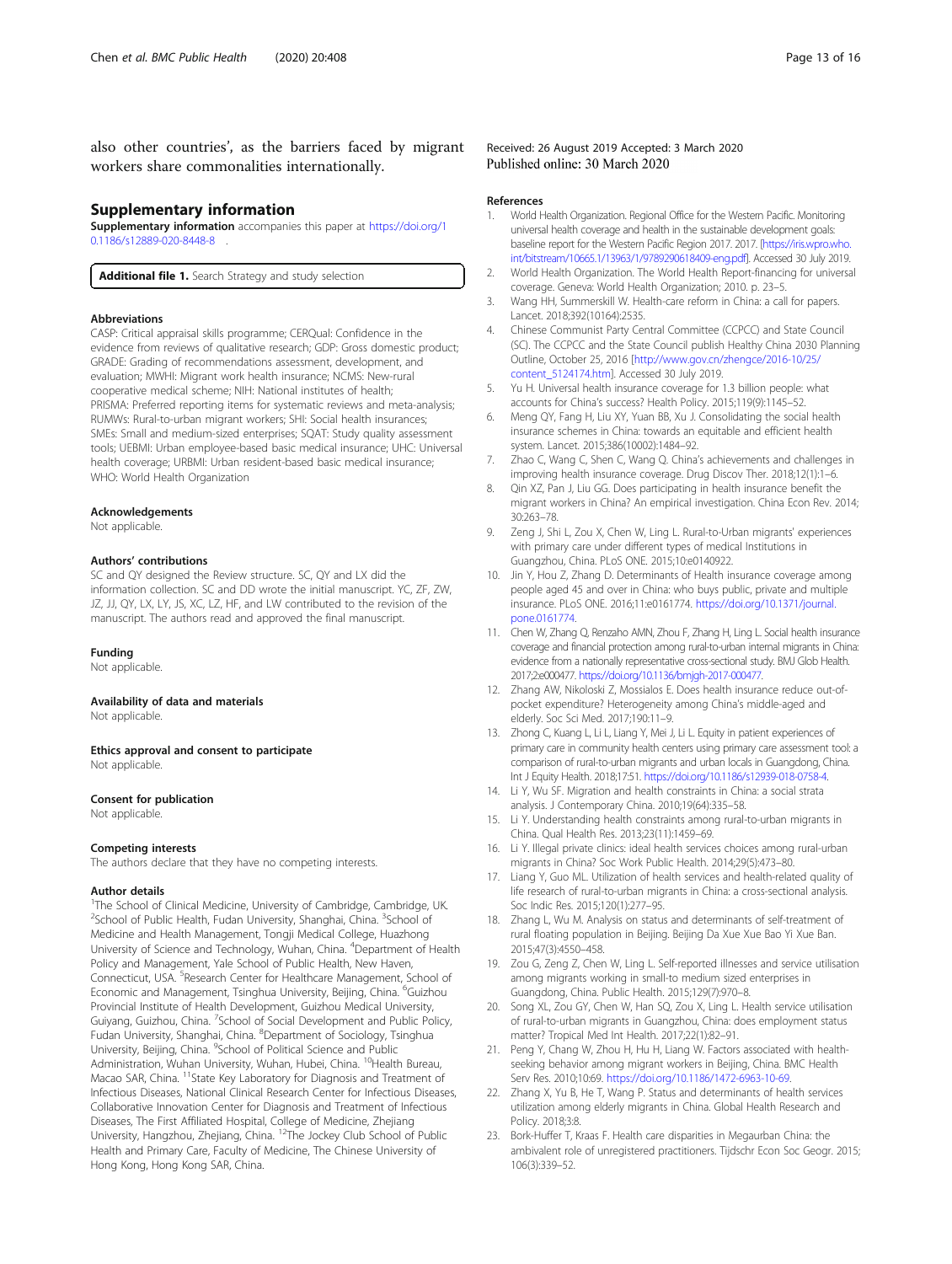- <span id="page-13-0"></span>24. Tang C, Xu J, Zhang M. The choice and preference for public-private health care among urban residents in China: evidence from a discrete choice experiment. BMC Health Serv Res. 2016;16:580. [https://doi.org/10.1186/s12913-016-1829-0.](https://doi.org/10.1186/s12913-016-1829-0)
- 25. Ouyang W, Wang BY, Tian L, Niu XY. Spatial deprivation of urban public services in migrant enclaves under the context of a rapidly urbanizing China: An evaluation based on suburban Shanghai. Cities. 2017;60:436–45.
- 26. Zhao DH, Rao KQ, Zhang ZR. Coverage and utilization of the health insurance among migrant workers in Shanghai, China. Chinese Med J. 2011;124(15):2328–34.
- 27. Zhou C, Chu J, Liu J, Gai Tobe R, Gen H, Wang X, et al. Adherence to tuberculosis treatment among migrant pulmonary tuberculosis patients in Shandong, China: a quantitative survey study. PLoS ONE. 2012;7:e52334. [https://doi.org/10.1371/journal.pone.0052334.](https://doi.org/10.1371/journal.pone.0052334)
- 28. Bork T, Kraas F, Yuan Y. Governance challenges in China's Urban health care system - the role of stakeholders. Erdkunde. 2011;65(2):121–35.
- 29. Tobe RG, Xu LZ, Zhou CC, Yuan Q, Geng H, Wang XZ. Factors affecting patient delay of diagnosis and completion of direct observation therapy, short-course (DOTS) among the migrant population in Shandong, China. Biosci Trends. 2013;7(3):122–8.
- 30. Fang H, Jin Y, Zhao M, Zhang H, A Rizzo J, Zhang D, Hou Z. Does migration limit the effect of health insurance on hypertension management in China? Int J Environ Res Public Health. 2017. [https://doi.org/10.3390/ijerph14101256.](https://doi.org/10.3390/ijerph14101256)
- 31. Qian Y, Ge D, Zhang L, Sun L, Li J, Zhou C. Does Hukou origin affect establishment of health records in migrant inflow communities? A nationwide empirical study in China. BMC Health Serv Res. 2018;18:704. [https://doi.](https://doi.org/10.1186/s12913-018-3519-6) [org/10.1186/s12913-018-3519-6](https://doi.org/10.1186/s12913-018-3519-6).
- 32. Zhao MF, Liu SH, Qi W. Spatial differentiation and influencing mechanism of medical care accessibility in Beijing: a migrant equality perspective. Chin Geogr Sci. 2018;28(2):353–62.
- 33. Guan M. Should the poor have no medicines to cure? A study on the association between social class and social security among the rural migrant workers in urban China. Int J Equity Health. 2017;16:193. [https://doi.](https://doi.org/10.1186/s12939-017-0692-x) [org/10.1186/s12939-017-0692-x.](https://doi.org/10.1186/s12939-017-0692-x)
- 34. Li Y, Wu SF. Social networks and health among rural-urban migrants in China: a channel or a constraint? Health Promot Int. 2010;25(3):371–80.
- 35. He S. Institutional segregation and intergenerational division: effects of medical insurance participation on the utilization of inpatient medical Services in Floating Population. Shanghai: East China University Of Science and Technology; 2018.
- 36. Ministry of Human Resources and Social Security of the People's Republic of China. Interim measures for the transferability of basic medical insurance account among internal migrants. 2009. [[http://www.mohrss.gov.cn/gkml/](http://www.mohrss.gov.cn/gkml/xxgk/201407/t20140717_136139.htm) [xxgk/201407/t20140717\\_136139.htm](http://www.mohrss.gov.cn/gkml/xxgk/201407/t20140717_136139.htm)]. Accessed 30 July 2019.
- 37. Ministry of Human Resources and Social Security of the People's Republic of China. Interim measures for the transfer and continuation of basic medical security relationships of migrant employees. 2016. [[http://www.mohrss.gov.](http://www.mohrss.gov.cn/SYrlzyhshbzb/shehuibaozhang/zcwj/yiliao/201601/t20160114_231766.html) [cn/SYrlzyhshbzb/shehuibaozhang/zcwj/yiliao/201606/t20160630\\_242630.](http://www.mohrss.gov.cn/SYrlzyhshbzb/shehuibaozhang/zcwj/yiliao/201601/t20160114_231766.html) [html\]](http://www.mohrss.gov.cn/SYrlzyhshbzb/shehuibaozhang/zcwj/yiliao/201601/t20160114_231766.html). Accessed 30 July 2019.
- 38. Huang YQ, Guo F. Welfare Programme participation and the wellbeing of non-local rural migrants in metropolitan China: a social exclusion perspective. Soc Indic Res. 2017;132(1):63–85.
- 39. Bao HJ, Fang Y, Ye QY, Peng Y. Investigating social welfare change in Urban Village transformation: a rural migrant perspective. Soc Indic Res. 2018; 139(2):723–43.
- 40. Niu JL, Qi YQ. Internal migration and health stratification in urban China. Asian Pac Migr J. 2015;24(4):432–62.
- 41. Ministry of Human Resources and Social Security of the People's Republic of China. 2018 Statistical Bulletin on the Development of Human Resources and Social Security. 2019. [[http://www.mohrss.gov.cn/SYrlzyhshbzb/zwgk/](http://www.mohrss.gov.cn/SYrlzyhshbzb/zwgk/szrs/tjgb/201906/W020190611539807339450.pdf) [szrs/tjgb/201906/W020190611539807339450.pdf](http://www.mohrss.gov.cn/SYrlzyhshbzb/zwgk/szrs/tjgb/201906/W020190611539807339450.pdf) ]. Accessed 30 July 2019.
- 42. Schilgen B, Nienhaus A, Handtke O, Schulz H, Mosko M. Health situation of migrant and minority nurses: a systematic review. PLoS One. 2017;12(6): e0179183.
- 43. Seedat F, Hargreaves S, Nellums LB, Ouyang J, Brown M, Friedland JS. How effective are approaches to migrant screening for infectious diseases in Europe? A systematic review. Lancet Infect Dis. 2018;18:e259–71. [https://doi.](https://doi.org/10.1016/S1473-3099(18)30117-8) [org/10.1016/S1473-3099\(18\)30117-8.](https://doi.org/10.1016/S1473-3099(18)30117-8)
- 44. Fitzgerald S, Chen X, Qu H, Sheff MG. Occupational injury among migrant workers in China: a systematic review. Injury Prevention. 2013;19(5):348–54.
- 45. Markkula N, Cabieses B, Lehti V, Uphoff E, Astorga S, Stutzin F. Use of health services among international migrant children–a systematic review. Glob Health. 2018;14(1):52.
- 46. Edward J, Hines-Martin V. Examining perceived barriers to healthcare access for Hispanics in a southern urban community. J Hosp Admin. 2016;5(2):102.
- 47. Levesque J-F, Harris MF, Russell G, Patient-centred access to health care: conceptualising access at the interface of health systems and populations. Int J Equity Health. 2013;12(1):18.
- 48. Anyinam C. Availability, accessibility, acceptability, and adaptibility: four attributes of African ethno-medicine. Soc Sci Med. 1987;25(7):803–11.
- 49. Organization WH: Monitoring the building blocks of health systems: a handbook of indicators and their measurement strategies: World Health Organization; 2010.
- 50. National Heart, Lung, and Blood Institute. Study Quality Assessment Tools [[https://www.nhlbi.nih.gov/health-topics/study-quality-assessment-tools\]](https://www.nhlbi.nih.gov/health-topics/study-quality-assessment-tools). Accessed 30 July 2019.
- 51. Singh J. Critical appraisal skills programme. J Pharmacol Pharmacother. 2013;4(1):76.
- 52. Guyatt G, Oxman AD, Akl EA, Kunz R, Vist G, Brozek J, Norris S, Falck-Ytter Y, Glasziou P, Jaeschke R. GRADE guidelines: 1. Introduction—GRADE evidence profiles and summary of findings tables. J Clin Epidemiol. 2011;64(4):383–94.
- 53. Lewin S, Booth A, Glenton C, Munthe-Kaas H, Rashidian A, Wainwright M, et al. Applying GRADE-CERQual to qualitative evidence synthesis findings: introduction to the series. Implement Sci. 2018;13:2. [https://doi.org/10.1186/](https://doi.org/10.1186/s13012-017-0688-3) [s13012-017-0688-3.](https://doi.org/10.1186/s13012-017-0688-3)
- 54. Liu YF, Dijst M, Geertman S. Residential segregation and well-being inequality over time: a study on the local and migrant elderly people in Shanghai. Cities. 2015;49:1–13.
- 55. National Bureau of Statistics. 2016 Investigation report on rural-to-urban migrant workers. 2017. [[http://www.stats.gov.cn/tjsj/zxfb/201704/t2017042](http://www.stats.gov.cn/tjsj/zxfb/201704/t20170428_1489334.html) [8\\_1489334.html\]](http://www.stats.gov.cn/tjsj/zxfb/201704/t20170428_1489334.html). Accessed 30 July 2019.
- 56. Hussain A. Social welfare in China in the context of three transitions. How far across the river; 2003. p. 273–312.
- 57. Cheng ZM, Nielsen I, Smyth R. Access to social insurance in urban China: a comparative study of rural-urban and urban-urban migrants in Beijing. Habitat Int. 2014;41:243–52.
- Gao Q, Yang S, Li S. Social insurance for migrant workers in China: impact of the 2008 labour contract law. Econ Political Stud-Eps. 2017;5(3):285–304.
- 59. Chen J. Internal migration and health: re-examining the healthy migrant phenomenon in China. Soc Sci Med. 2011;72(8):1294–301.
- 60. Ma S, Zhou X, Jiang M, Li Q, Gao C, Cao W, Li L. Comparison of access to health services among urban-to-urban and rural-to-urban older migrants, and urban and rural older permanent residents in Zhejiang Province, China: a cross-sectional survey. BMC Geriatr. 2018;18:174. [https://doi.org/10.1186/](https://doi.org/10.1186/s12877-018-0866-4) [s12877-018-0866-4.](https://doi.org/10.1186/s12877-018-0866-4)
- 61. Liu RG, Li YW, Wangen KR, Maitland E, Nicholas S, Wang J. Analysis of hepatitis B vaccination behavior and vaccination willingness among migrant workers from rural China based on protection motivation theory. Hum Vaccin Immunother. 2016;12(5):1155–63.
- 62. Xue H, Hager J, An Q, Liu K, Zhang J, Auden E, et al. The quality of tuberculosis care in urban migrant clinics in China. Int J Environ Res Public Health. 2018;15(9):2037. <https://doi.org/10.3390/ijerph15092037>.
- 63. Wang Y, Cochran C, Xu P, Shen JJ, Zeng G, Xu Y, et al. Acquired immunodeficiency syndrome/human immunodeficiency virus knowledge, attitudes, and practices, and use of healthcare services among rural migrants: a cross-sectional study in China. BMC Public Health. 2014;14:158. [https://doi.org/10.1186/1471-2458-14-158.](https://doi.org/10.1186/1471-2458-14-158)
- Huang YQ, Cheng ZM. Why are Migrants' not participating in welfare programs? Evidence from Shanghai, China. Asian Pac Migr J. 2014;23(2):183–210.
- 65. Huang ZY, Pan ZH. Improving migrants' access to the public health insurance system in China: a conceptual classification framework. Asian Pac Migr J. 2017;26(2):274–84.
- 66. Rickne J. Labor market conditions and social insurance in China. China Econ Rev. 2013;27:52–68.
- 67. Jing M, Wu M. Analysis of the influence factors of buying choice of insurance paying unit for farmer workers. Chinese Health Econ. 2011;30(10):41–4.
- Wu S, Wang P, Ling L. Research on factors affected migrant workers in SMEs participating urban medical insurance in the PRD areas. Stud Hong Kong and Macao. 2012;9:54–66.
- 69. Liu Z. Empirical study on the status and problems of medical insurance for the new-generation of migrant rural workers. Chinese Health Serv Manag. 2013;30(08):585–7.
- 70. Sun H. The research on the problem of medical insurance for migrant workers. Changsha: Central South University of Forestry and Technology; 2013.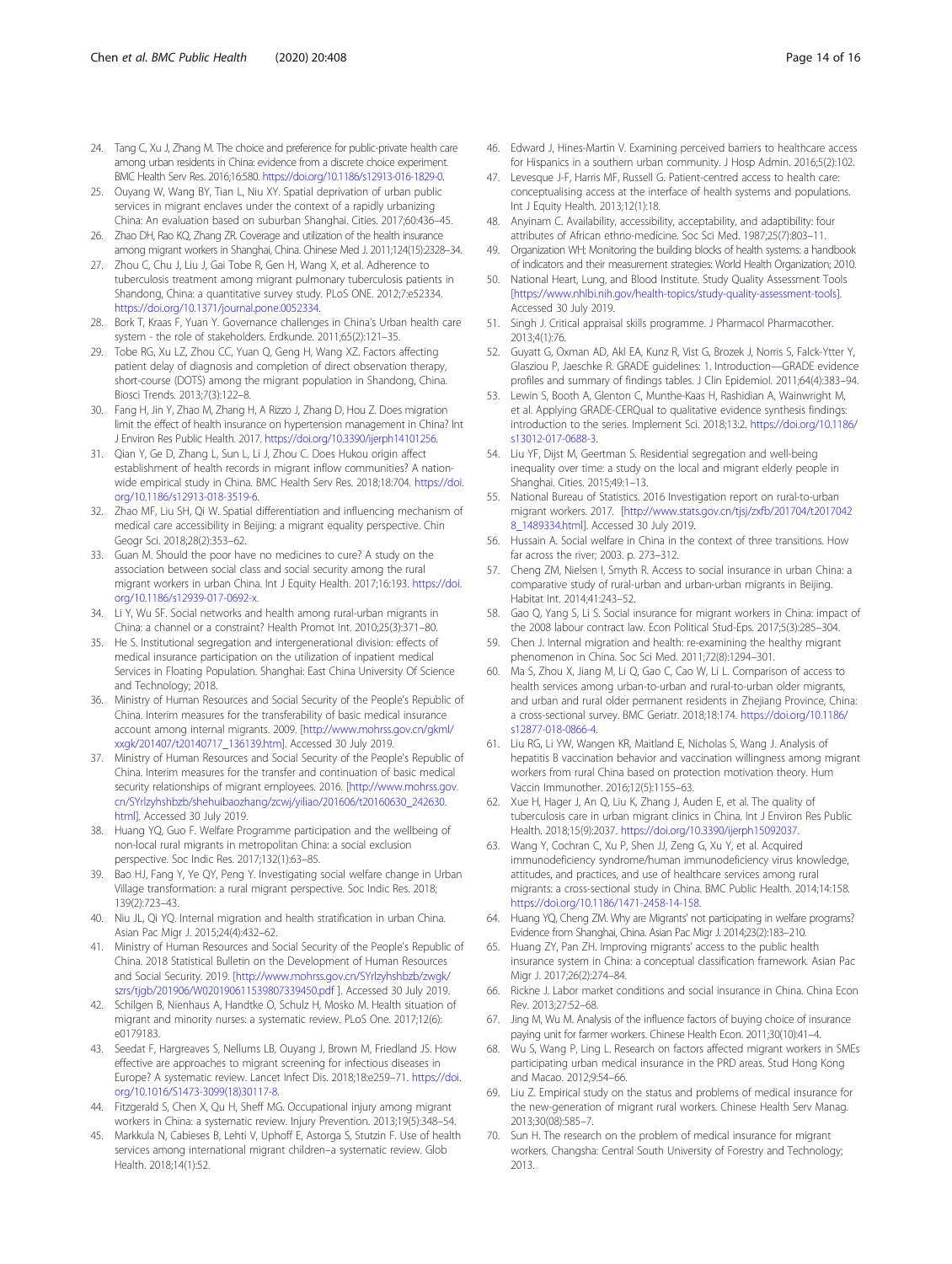- <span id="page-14-0"></span>71. LU X-j, Liu H-y. Investigation and research on the influencing factors of migrant Workers' participation in basic medical insurance for urban employers. Chinese Health Econ. 2018;37(4):19–21.
- 72. Yang Q, Qin L. Analysis on the influencing factors of the utilization of migrant Workers' medical services: taking the Yangtze River Delta as an example. J Shandong University of Technology (social sciences). 2016; 32(2):63–9.
- 73. Kuang-shi H, Ri-da G: Social security trap of migration and migration trap of social security. In: West Forum: 2011; 2011: 1–8.
- 74. Wang J, Zheng J, Wang P, Qi L. Migration and health in China: bridging the gaps in policy aims and the reality of medical services to migrants. Public Adm Rev. 2014;07(04):29–45 182-183.
- 75. The State Council of the People's Republic of China. Opinions on integrating the basic medical insurance system for urban and rural residents. 2016. [\[http://www.mohrss.gov.cn/gkml/xxgk/201601/t2016](http://www.mohrss.gov.cn/gkml/xxgk/201601/t20160112_231624.htm) [0112\\_231624.htm](http://www.mohrss.gov.cn/gkml/xxgk/201601/t20160112_231624.htm)]. Accessed 30 July 2019.
- 76. Ministry of Human Resources and Social Security of the People's Republic of China. Implementation of the "Opinions on Integrating the Basic Medical Insurance System for Urban and Rural Residents." 2016. [[http://www.mohrss.](http://www.mohrss.gov.cn/SYrlzyhshbzb/shehuibaozhang/zcwj/yiliao/201601/t20160114_231766.html) [gov.cn/SYrlzyhshbzb/shehuibaozhang/zcwj/yiliao/201601/t20160114\\_231](http://www.mohrss.gov.cn/SYrlzyhshbzb/shehuibaozhang/zcwj/yiliao/201601/t20160114_231766.html) [766.html](http://www.mohrss.gov.cn/SYrlzyhshbzb/shehuibaozhang/zcwj/yiliao/201601/t20160114_231766.html)]. Accessed 30 July 2019.
- 77. Wei T. A comparative study on the portability of migrant Workers' medical insurance. Beijing: Capital University of Economics and Business; 2015.
- 78. Migrant Population Service Center, National Health Commission of the People's Republic of China. China migrants dynamic survey. [\[http://www.](http://www.chinaldrk.org.cn/wjw/#/data/classify/population) [chinaldrk.org.cn/wjw/#/data/classify/population\]](http://www.chinaldrk.org.cn/wjw/#/data/classify/population). Accessed 30 July 2019.
- 79. National Healthcare Security Administration, Ministry of Finance, Ministry of Human Resources and Social Security, and National Health Commission. Notice on implementing the work of basic medical insurance for urban and rural residents. 2018. [[http://www.law-lib.com/law/law\\_view.asp?id=631983\]](http://www.law-lib.com/law/law_view.asp?id=631983). Accessed 30 July 2019.
- 80. Sun L, Chi J. Analysis on transfer and continuing of social medical insurance system for migrants: a comparative study based on the policies of 31 provincial capitals and municipalities. Lanzhou Academic. 2016;03:196–208.
- 81. World Bank: The path to integrated Insurance Systems in China; 2010.
- 82. Han Y, Zhang X, Gao Y, Zhang Y, Zhang Y, Qu X. Cross-sectional investigation on social security of decorating Workers in Hebei Province. J Prev Med Inform. 2012;28(02):81–3.
- 83. You C. Research on medical Insurance for Immigrant Workers in China. Northwest Population J. 2009;30(04):33–7.
- 84. Zhou M, Cao L. Analysis of factors affecting the choice of medical insurance plan for migrant Workers in Hangzhou. Chinese J Hospital Administration. 2010;9:678–80.
- 85. Jiang H. Comparative Analysis of Migrant Workers Participating in Medical Insurance for Urban Employees. Health Econ Res. 2016;12:29–33.
- 86. Zhao X, Ming D, Ma W. Influential factors of outpatient service utilization and expenses of middle-aged and elderly migrant workers in China. J Peking University (Health Sciences). 2015;47(3):464–8.
- 87. Zhou Q, Qin X, Yuan Y. Migrant Workers' real Accessibiltiy to medical services: based on the special survey of rural-to-urban migrant Workers in Beijing. Insurance Stud. 2013;09:112–9.
- 88. Wang H, Zhang D, Hou Z, Yan F, Hou Z. Association between social health insurance and choice of hospitals among internal migrants in China: a national cross-sectional study. BMJ Open. 2018;8:e018440. [https://doi.org/10.](https://doi.org/10.1136/bmjopen-2017-018440) [1136/bmjopen-2017-018440](https://doi.org/10.1136/bmjopen-2017-018440).
- 89. Shao S, Zhang H, Zhao X, Du J, Zhao Y. Research on the current situation and needs of migrant workers to participate in medical insurance in one district of Beijing. China Medical Herald. 2016;13(32):49–52.
- 90. Sun J. The Reason for Low Coverage of Social Insurance for Rural Migrant Workers: From a Persective of Citizenization and insurance arrangements. J Soc Dev. 2015;2(02):142–59 244–245.
- 91. Qin L, Qin X, Hui Y. The determinants on the migrant Workers' participation in the medical Insurance for Urban Employees. Social Securitxy Res. 2014;20(02):104–10.
- 92. Shanghai Human Resources and Social Security Bureau. Interim measures for comprehensive insurance for migrant workers in Shanghai. 2004. [\[https://](https://shanghai.chashebao.com/ziliao/17499.html#z1) [shanghai.chashebao.com/ziliao/17499.html#z1](https://shanghai.chashebao.com/ziliao/17499.html#z1)]. Accessed 30 July 2019.
- 93. Shanghai Municipal Peoples Government. Decision on amending the interim measures for comprehensive insurance for migrant workers in Shanghai. 2004. [\[http://www.shanghai.gov.cn/nw2/nw2314/nw2319/nw24](http://www.shanghai.gov.cn/nw2/nw2314/nw2319/nw2407/nw12938/u26aw27506.html) [07/nw12938/u26aw27506.html\]](http://www.shanghai.gov.cn/nw2/nw2314/nw2319/nw2407/nw12938/u26aw27506.html). Accessed 30 July 2019.
- 94. Shanghai Human Resources and Social Security Bureau. Implementation opinion on daily medical expenses subsidy for comprehensive insurance for employees in Shanghai. 2005. [[http://www.12333sh.gov.cn/201712333/xxgk/](http://www.12333sh.gov.cn/201712333/xxgk/flfg/gfxwj/shbx/07/201711/t20171103_1271189.shtml) [flfg/gfxwj/shbx/07/201711/t20171103\\_1271189.shtml\]](http://www.12333sh.gov.cn/201712333/xxgk/flfg/gfxwj/shbx/07/201711/t20171103_1271189.shtml). Accessed 30 July 2019.
- 95. Shanghai Municipal People's Government. Notice concerning the participation of foreign employees in the basic medical insurance for employees in this Municipality. 2011. [[http://www.12333sh.gov.cn/201](http://www.12333sh.gov.cn/201712333/xxgk/flfg/szfgz/01/201711/t20171103_1269786.shtml) [712333/xxgk/flfg/szfgz/01/201711/t20171103\\_1269786.shtml\]](http://www.12333sh.gov.cn/201712333/xxgk/flfg/szfgz/01/201711/t20171103_1269786.shtml). Accessed 30 July 2019.
- 96. Shanghai Human Resources and Social Security Bureau. Shanghai social insurance payment standard. 2018. [\[http://sh.bendibao.com/zffw/201643/15](http://sh.bendibao.com/zffw/201643/158733.shtm) [8733.shtm\]](http://sh.bendibao.com/zffw/201643/158733.shtm). Accessed 30 July 2019.
- Beijing Human Resources and Social Security Bureau. Interim measures for participation in basic medical insurance for migrant workers in Beijing. 2004. [[http://www.bjrbj.gov.cn/csibiz/home/static/articles/catalog\\_75800/2011-](http://www.bjrbj.gov.cn/csibiz/home/static/articles/catalog_75200/2012-03-20/article_ff80808132cceaf801362e3f334b015b/ff80808132cceaf801362e3f334b015b.html) [08-16/article\\_ff80808130e8e3660130f7f3b2a80246/ff80808130e8e366013](http://www.bjrbj.gov.cn/csibiz/home/static/articles/catalog_75200/2012-03-20/article_ff80808132cceaf801362e3f334b015b/ff80808132cceaf801362e3f334b015b.html) [0f7f3b2a80246.html\]](http://www.bjrbj.gov.cn/csibiz/home/static/articles/catalog_75200/2012-03-20/article_ff80808132cceaf801362e3f334b015b/ff80808132cceaf801362e3f334b015b.html). Accessed 30 July 2019.
- 98. Beijing Human Resources and Social Security Bureau. Notice on the issue of migrant workers participating in basic medical insurance. 2012. [[http://www.](http://www.bjrbj.gov.cn/csibiz/home/static/articles/catalog_75200/2012-03-20/article_ff80808132cceaf801362e3f334b015b/ff80808132cceaf801362e3f334b015b.html) [bjrbj.gov.cn/csibiz/home/static/articles/catalog\\_75200/2012-03-20/article\\_](http://www.bjrbj.gov.cn/csibiz/home/static/articles/catalog_75200/2012-03-20/article_ff80808132cceaf801362e3f334b015b/ff80808132cceaf801362e3f334b015b.html) [ff80808132cceaf801362e3f334b015b/ff80808132cceaf801362e3f334b015b.](http://www.bjrbj.gov.cn/csibiz/home/static/articles/catalog_75200/2012-03-20/article_ff80808132cceaf801362e3f334b015b/ff80808132cceaf801362e3f334b015b.html) [html\]](http://www.bjrbj.gov.cn/csibiz/home/static/articles/catalog_75200/2012-03-20/article_ff80808132cceaf801362e3f334b015b/ff80808132cceaf801362e3f334b015b.html). Accessed 30 July 2019.
- 99. Beijing Human Resources and Social Security Bureau. Social insurance payment standards in Beijing. 2018. [\[http://bj.bendibao.com/zffw/201866/25](http://bj.bendibao.com/zffw/201866/250275.shtm) [0275.shtm\]](http://bj.bendibao.com/zffw/201866/250275.shtm). Accessed 30 July 2019.
- 100. Shenzhen Municipal People's Government. Interim measures for medical insurance of Shenzhen laborers. 2006. [[http://www.sz.gov.cn/zfgb/2006/gb4](http://www.sz.gov.cn/zfgb/2006/gb498/200810/t20081019_94368.htm) [98/200810/t20081019\\_94368.htm\]](http://www.sz.gov.cn/zfgb/2006/gb498/200810/t20081019_94368.htm). Accessed 30 July 2019.
- 101. Shenzhen Municipal People's Government. Social insurance measures in Shenzhen. 2013. [[http://www.sz.gov.cn/zfgb/2013/gb857/201311/t2](http://www.sz.gov.cn/zfgb/2013/gb857/201311/t20131113_2245934.htm) [0131113\\_2245934.htm\]](http://www.sz.gov.cn/zfgb/2013/gb857/201311/t20131113_2245934.htm). Accessed 30 July 2019.
- 102. Shenzhen Social Insurance Fund Administration. Shenzhen social insurance payment standard. 2018. [[http://bsy.sz.bendibao.com/bsyDetail/618587.](http://bsy.sz.bendibao.com/bsyDetail/618587.html) [html\]](http://bsy.sz.bendibao.com/bsyDetail/618587.html). Accessed 30 July 2019.
- 103. International Labour Organization. Coordination of Social Security Systems in the European Union: An explanatory report on EC Regulation No 883/ 2004 and its Implementing Regulation No 987/2009. 2010. [[https://www.ilo.](https://www.ilo.org/wcmsp5/groups/public/---europe/---ro-geneva/---sro-budapest/documents/publication/wcms_166995.pdf) [org/wcmsp5/groups/public/---europe/---ro-geneva/---sro-budapest/](https://www.ilo.org/wcmsp5/groups/public/---europe/---ro-geneva/---sro-budapest/documents/publication/wcms_166995.pdf) [documents/publication/wcms\\_166995.pdf](https://www.ilo.org/wcmsp5/groups/public/---europe/---ro-geneva/---sro-budapest/documents/publication/wcms_166995.pdf)]. Accessed 30 July 2019.
- 104. Lijian Q, Xuewen W. Research on non-local transfer of basic medical Insurance of Migrant Workers: China's lessons from the EU experiences. Academic Monthly. 2015;11:7.
- 105. Yip W, Hsiao W. Harnessing the privatisation of China's fragmented healthcare delivery. Lancet. 2014;384(9945):805–18.
- 106. Hsiao W, Shaw RP. Social health insurance for developing nations: The World Bank; 2007.
- 107. Zhao Y, Gao G. Factors affecting migrant Workers' participation in basic medical Insurance for Urban Employees [Chinese]. J Shandong Administration College. 2018;03:93–9.
- 108. Luo J. Research on the influencing factors of migrant workers participating in Urban Workers' medical insurance. Res World. 2015;03:42–6.
- 109. Lijian Q, Yun H, Zhen W. Analysis on participation rate and determinants of social Insurance of Migrant Population in China. Stat Res. 2015;32(1):68–72.
- 110. Guo F, Zhang Z. One decade of the reform of social insurance and social protection policies for migrants: evidence from four major cities in China. Population Res. 2013;37(3):29–42.
- 111. Liu Y, Qin L. Analysis of the influencing factors of migrant workers' absence from the local town medical insurance. J Guangxi Sci Technology Normal University. 2016;31(4):60–5.
- 112. Wang H, Chen Y. An analysis on the work welfare discrimination against migrants. Chinese J Population Sci. 2010;2:47–54.
- 113. Zhang R, Zhang J. Research on medical security and insured behavior of new generation migrant workers——based on the investigation of three dimensions of risk attitude, health status and work industry [Chinese]. Shanghai Insurance. 2018;10:50–7.
- 114. Wang S. A study on the willingness to participate in the social insurance participation of migrant workers and the influencing factors: a case study of Xinxiang City, Henan Province. J China Institute of Industrial Relations. 2017; 31(04):43–9.